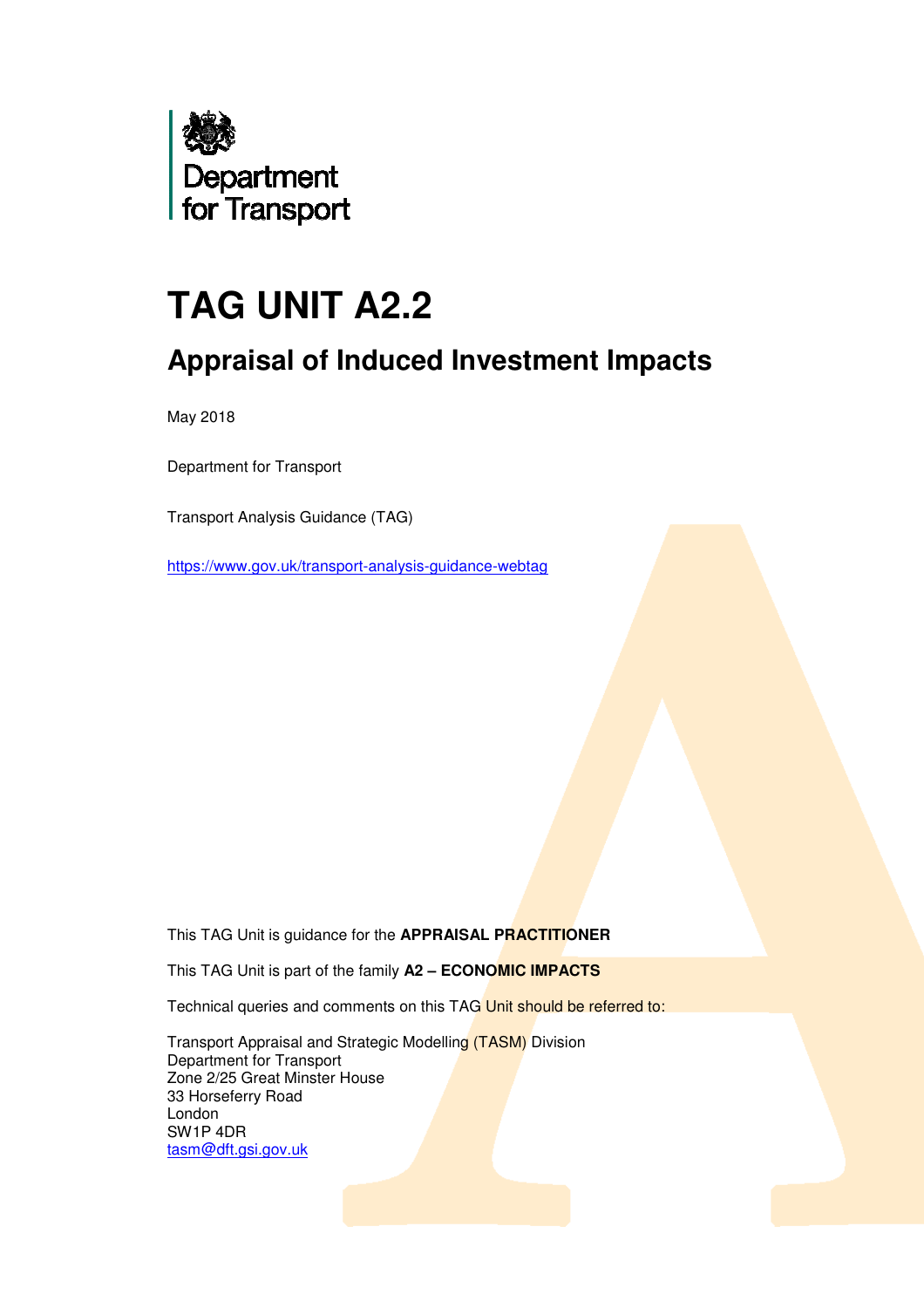# **Contents**

|                                                                                  | <b>Overview</b>                                                                                                              |                                                                                                                                                                                                                       | 1                                                              |
|----------------------------------------------------------------------------------|------------------------------------------------------------------------------------------------------------------------------|-----------------------------------------------------------------------------------------------------------------------------------------------------------------------------------------------------------------------|----------------------------------------------------------------|
|                                                                                  | 1.1                                                                                                                          | Introduction                                                                                                                                                                                                          | 1                                                              |
|                                                                                  | $\mathbf{2}$                                                                                                                 | <b>Understanding Induced Investments</b>                                                                                                                                                                              | $\mathbf 2$                                                    |
|                                                                                  | 2.1<br>2.2<br>2.3<br>2.4<br>2.5                                                                                              | Introduction<br>Transmission Mechanisms and Displacement<br>Measuring Induced Investments<br><b>Economic Narrative</b><br>Complementary Interventions                                                                 | $\sqrt{2}$<br>$\overline{c}$<br>$\overline{4}$<br>$\,6\,$<br>6 |
|                                                                                  | 3                                                                                                                            | Quantifying and Valuing Dependent Development                                                                                                                                                                         | 8                                                              |
|                                                                                  | 3.1<br>3.2<br>3.3<br>3.4                                                                                                     | Introduction<br>Quantifying Dependent Developments<br>Valuing the Welfare Effects of the Transport scheme and Dependent Developments<br><b>Checklist for Appraising Site-Specific Dependent Developments</b>          | 8<br>$\boldsymbol{9}$<br>11<br>16                              |
|                                                                                  | 4                                                                                                                            | Quantifying and Valuing Output Change in Imperfectly Competitive Markets                                                                                                                                              | 16                                                             |
|                                                                                  | 4.1<br>4.2<br>4.3<br>4.4                                                                                                     | Introduction<br>Quantifying Output Change in Imperfectly Competitive Markets<br>Valuing Output Change in Imperfectly Competitive Markets<br>Checklist for Appraising Output Change in Imperfectly Competitive Markets | 16<br>17<br>17<br>18                                           |
|                                                                                  | 5                                                                                                                            | <b>Reporting Induced Investment Impacts</b>                                                                                                                                                                           | 18                                                             |
|                                                                                  | 6                                                                                                                            | <b>References</b>                                                                                                                                                                                                     | 18                                                             |
| Appendix A Use of transport models to test and account for dependent development |                                                                                                                              | 20                                                                                                                                                                                                                    |                                                                |
|                                                                                  | Appendix B Transport External Costs Arising as a Result of Land Use Development: Technical<br><b>Theory and Detail</b><br>24 |                                                                                                                                                                                                                       |                                                                |
|                                                                                  |                                                                                                                              | Appendix C Principles Underlying Appraisal of Combined Land Use and Transport                                                                                                                                         | 26                                                             |
|                                                                                  | <b>Appendix D Derivation of Land Value Uplift</b>                                                                            |                                                                                                                                                                                                                       | 28                                                             |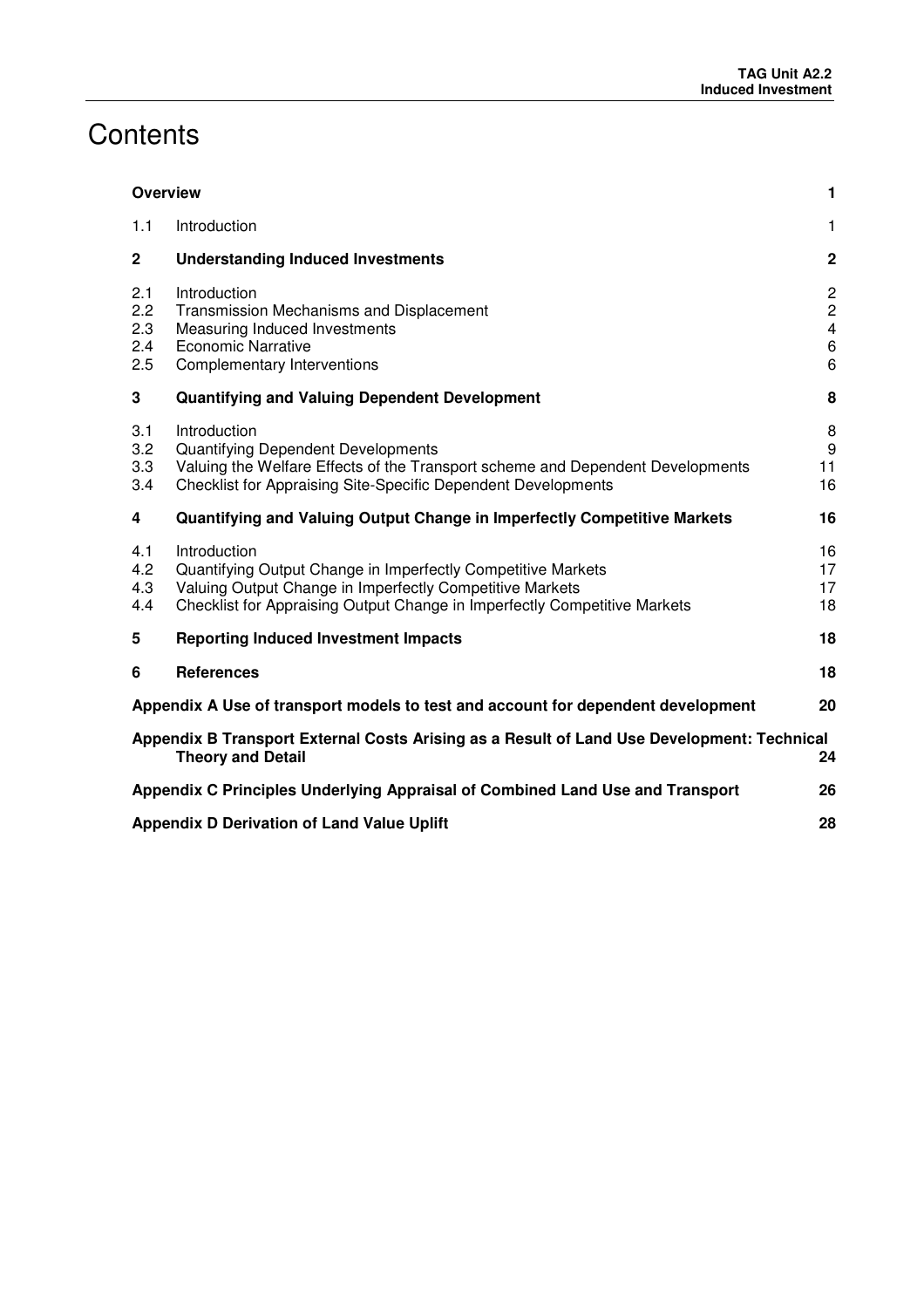# **Overview**

### **1.1 Introduction**

- 1.1.1 This unit provides guidance on how to quantify and value induced investments impacts changes in the level or location of private sector investment as a result of a transport investment – for their inclusion within transport appraisal as part of the value for money assessment; and as non-welfare metrics such as number of jobs and GDP. The particular induced investments captured in this unit include dependent development and output change in imperfectly competitive markets.
- 1.1.2 Transport investments can have a broad spectrum of impacts and it is by no means certain that private sector investment will increase at either the local or national level; any induced investments will be context specific. For this reason prior to analysing induced investment impacts, scheme promoters should develop an Economic Narrative, which articulates and justifies the scope of the analysis; this will inform the Appraisal Specification Report (ASR). The Economic Narrative should contain information on the following: (1) a summary of the expected induced investment impacts and justification for their occurrence on the basis of economic theory and context specific evidence; (2) the associated welfare change (including the identification of any relevant market failures); and (3) the methods to quantify and value the impacts.
- 1.1.3 In line with the principles of HM Treasury Green Book guidance, the Department's appraisal process uses welfare analysis to determine value for money. Under a well-defined set of circumstances user benefits will capture the entire welfare effects of a transport investment, including investment impacts. However, if there are (a) significant feedback effects into the transport market as a result of land use change or (b) 'distortions' or market failures that mean the economy is not functioning efficiently, additional benefits (or disbenefits) will arise as the impact of transport investment is transmitted into the wider economy.
- 1.1.4 The value for money assessment is based on national welfare impacts. Key to any assessment of induced investment is **displacement** – the extent to which induced investment impacts at the local level represent a relocation of investment from other locations. Changes in investment at a local level may not represent benefits at a national level.
- 1.1.5 In specific circumstances induced investment impacts may also be valued in terms of changes in non-welfare metrics, for example Gross Domestic Product (GDP). Both welfare and non-welfare measures of induced investment impacts are reported in the Economic Case. Non-welfare measures may be referenced in the Strategic Case, if they help inform the extent to which a transport scheme will achieve an economic objective, such as to rebalance the economy or regenerate a specific area.
- 1.1.6 The analysis which informs the non-welfare estimates referenced in the Strategic Case should use the same: scenarios in terms of the magnitude, nature and location of economic impacts, core assumptions such as population, employment and workforce skills, discount year, modelling of shocks, appraisal period and price base as welfare estimates.
- 1.1.7 This unit is structured as follows:
	- Section 2 "Understanding Induced Investments" explains the mechanisms by which transport schemes can impact on private sector investments and the circumstances in which these impacts may increases welfare over and above user benefits;
	- Section 3: "Quantifying and Valuing Dependent Developments" provides guidance to value the welfare and GDP effects associated with dependent developments;
	- Section 4: "Quantifying and Valuing Output Change in Imperfectly Competitive Markets" provides guidance to value the welfare and GDP effects associated with imperfect competition; and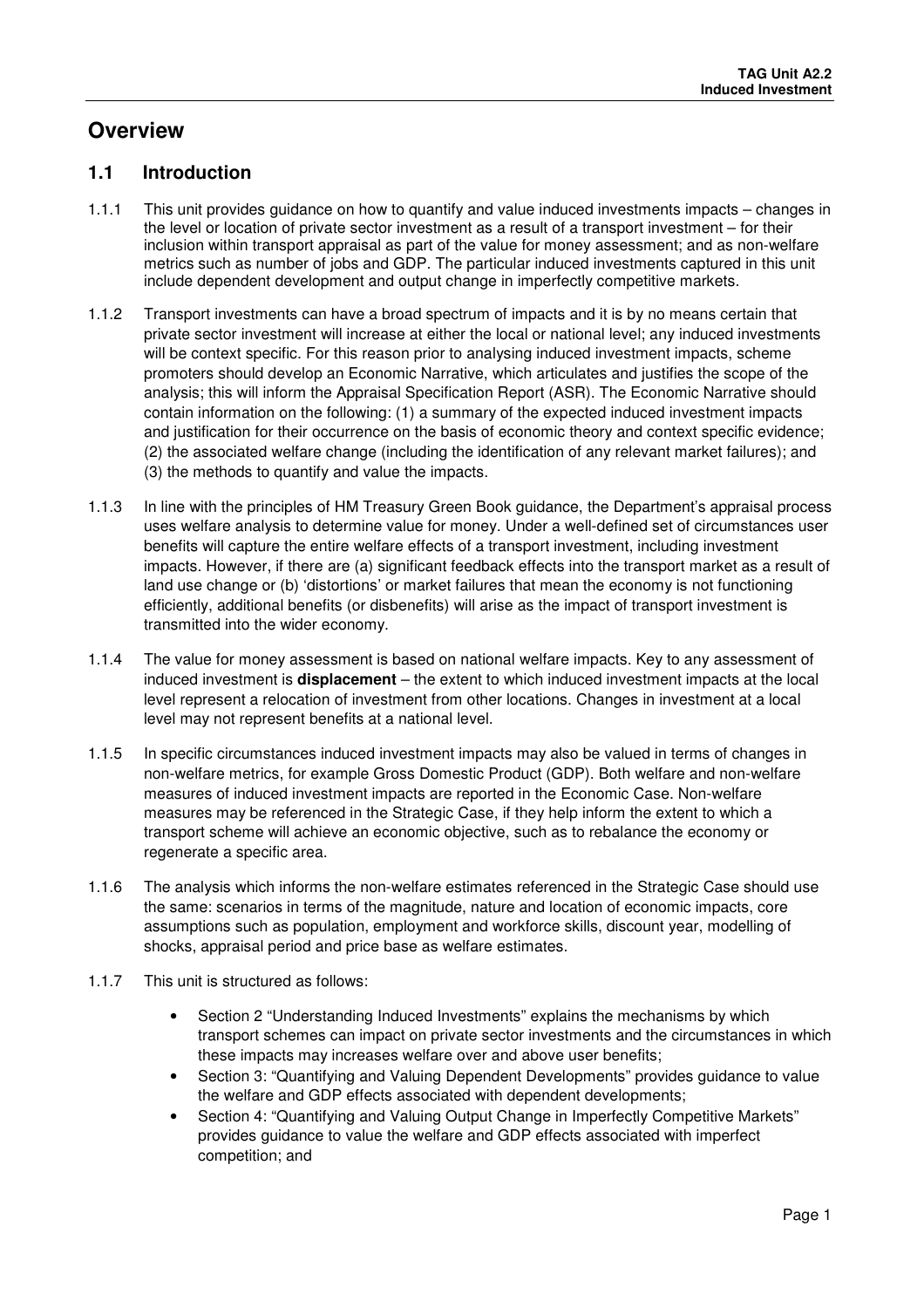• Section 5 "Reporting Induced Investment Impacts" provides guidance for reporting the welfare and GDP effects associated with induced investments in the Strategic and Economic Cases, as well as the information to be included in the Economic Impacts Report.

# **2 Understanding Induced Investments**

# **2.1 Introduction**

- 2.1.1 Induced investments refer to changes in investment as a direct response to a transport investment. Changes in investment will affect the level and location of economic activity, and as a result output, employment and productivity. This section outlines the transmission mechanisms through which transport investment can affect investment and how the impacts can be included in a Transport Business Case.
- 2.1.2 The section is structured as follows:
	- Section 2.2 explains the transmission mechanisms through which transport investments can induce investment and the concept of displacement;
	- Section 2.3 provides guidance for measuring the impact of induced investments in the Transport Business Case;
	- Section 2.4 provides guidance on producing an Economic Narrative; and
	- Section 2.5 discusses how private-sector investments should be appraised where they are dependent on a number of complementary interventions (not just local transport improvements).

## **2.2 Transmission Mechanisms and Displacement**

- 2.2.1 Through improving accessibility, as measured by reductions in generalised travel costs, transport investment may induce behavioural changes in terms of firms' investment decisions. As mentioned in A2.1 - Wider Impacts Overview, accessibility improvements are equivalent to productivity increases as output can be produced with reduced resources (time and financial). Productivity increases can also be considered as increases in the effective returns to capital and labour: employees can allocate less time to work purposes due to reductions in commuting travel time, which means the opportunity cost of working is reduced (a similar argument holds for businesses).
- 2.2.2 Increases in the effective returns to labour and capital, the corollary of GTC reductions, will be transmitted to secondary markets, as households and businesses change their behaviour in response to the new opportunities. With respect to increases in the effective returns to capital, businesses may change their decisions about the desirable level or location of investment and hence economic activity and as a result output, employment and productivity.
- 2.2.3 Induced investments are associated with land use change (changes in the purpose or intensity of usage). For example, if a transport investment were to induce a housing developer to replace terraced housing with an apartment block (induced investment), this would be equivalent to an increase in the intensity of usage. Similarly, if a manufacturing business were to relocate from an urban to a rural area, it may involve a change in the purpose of land use in the latter from agricultural to manufacturing.
- 2.2.4 The impacts of induced investments will be context specific; the type and magnitude of economic impacts which occur will depend on the scheme type and more importantly the local attributes, such as workforce skills and developable plots. Given the importance of local attributes, complementary interventions, such as investment in skills and land zoning, may be required for the full potential of the transport investment to be realised.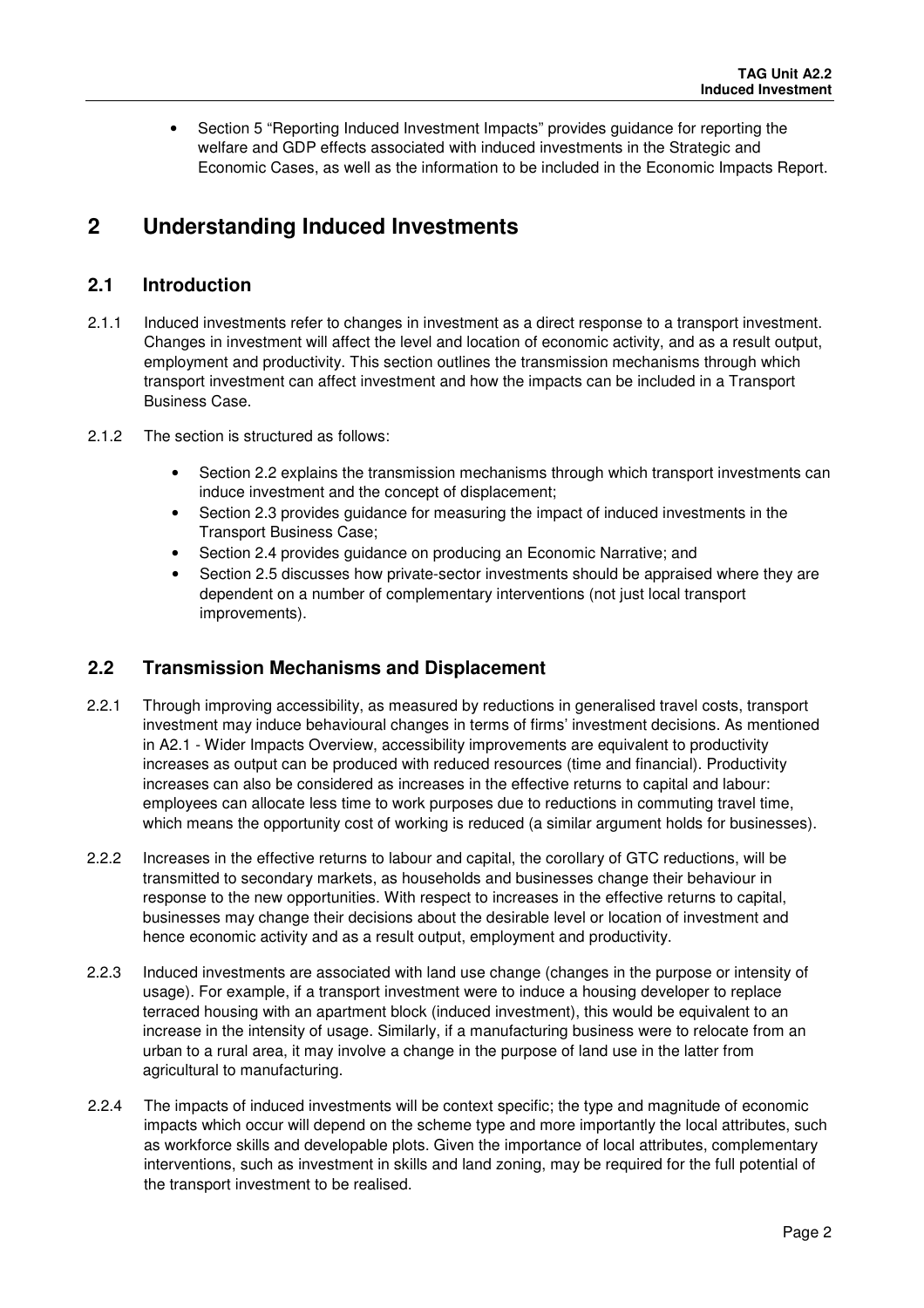2.2.5 Understanding these impacts is important – not least – because any changes in the level and location of economic activity will change the demand for travel. These feedback effects have the potential to change accessibility, as measured by generalised travel costs, and lead to further changes in behaviour and economic activity. An important role of the Economic Narrative is to understand the potential significance of these feedback effects and to consider how these can be represented in the modelling approach – see A2.1 - Wider Impacts Overview for more details.

### **Displacement effects**

- 2.2.6 Key to any assessment of the impact of induced investment in secondary markets is additionality. In accordance with HM Treasury Green Book guidance only government expenditure which affects the supply-side of the economy is considered additional.
- 2.2.7 Value for Money (VfM) assessments are made at a national level irrespective of scheme size, scope and funding arrangements.<sup>1</sup> Welfare changes at a national level alone are considered additional. An analysis of the impacts of alternative schemes can still be done at a local level; the results should be reported in the Economic Case and may be referenced in the Strategic Case to inform the extent to which the scheme achieves local economic objectives.
- 2.2.8 The extent to which an induced investment is additional will be dependent on the level of deadweight and displacement.
	- Deadweight this describes the situation in which a rise in investment is expected to occur in both the do-something (with-scheme) and the do-minimum (without-scheme) scenarios and
	- Displacement the extent to which investment is relocated from one industry or location to another.
- 2.2.9 Displacement can occur in many markets, for example:
	- Capital market the decision to undertake a given investment may be at the expense of other potential investments. For example, a transport scheme may affect where a developer decides to build new offices rather than affecting the total number offices built or the type of investment (e.g. retail or residential development).
	- Product market increased production by one business may lower the demand for goods of their competitors. For example, a new supermarket may draw customers away from existing retailers.
	- Labour market an investment may draw inputs such as labour away from alternative uses. As a consequence, transport schemes may influence the location (but not necessarily the level) of total employment - see TAG unit A2.3 for details.
- 2.2.10 If induced investment leads to displacement of economic activity, the areas or industries losing economic activity will experience a loss of investment. For example, if households were to move to a new residential development and abandon existing houses, the net national impact would equal the value of the new houses less the value of abandoned properties. Likewise, if consumers were to shop at a new retail development and abandon an existing shopping area, the net national impact would equal the value of the new retail development less the value of the abandoned retail units.
- 2.2.11 In line with HM Treasury Green Book guidance, the default position when undertaking an economic appraisal is to assume the economy is operating at full employment and that there is 100% displacement at the national level from any interventions. To move away from this default assumption, scheme promoters should provide credible evidence of additionality. Ideally they should provide evaluation evidence but the Department acknowledges that this is currently limited. Alternatively, scheme promoters should provide practical, qualitative evidence to justify the additionality of impacts, such as comparing the amount of the land available for development to the

l

<sup>1</sup> https://www.gov.uk/government/publications/dft-value-for-money-framework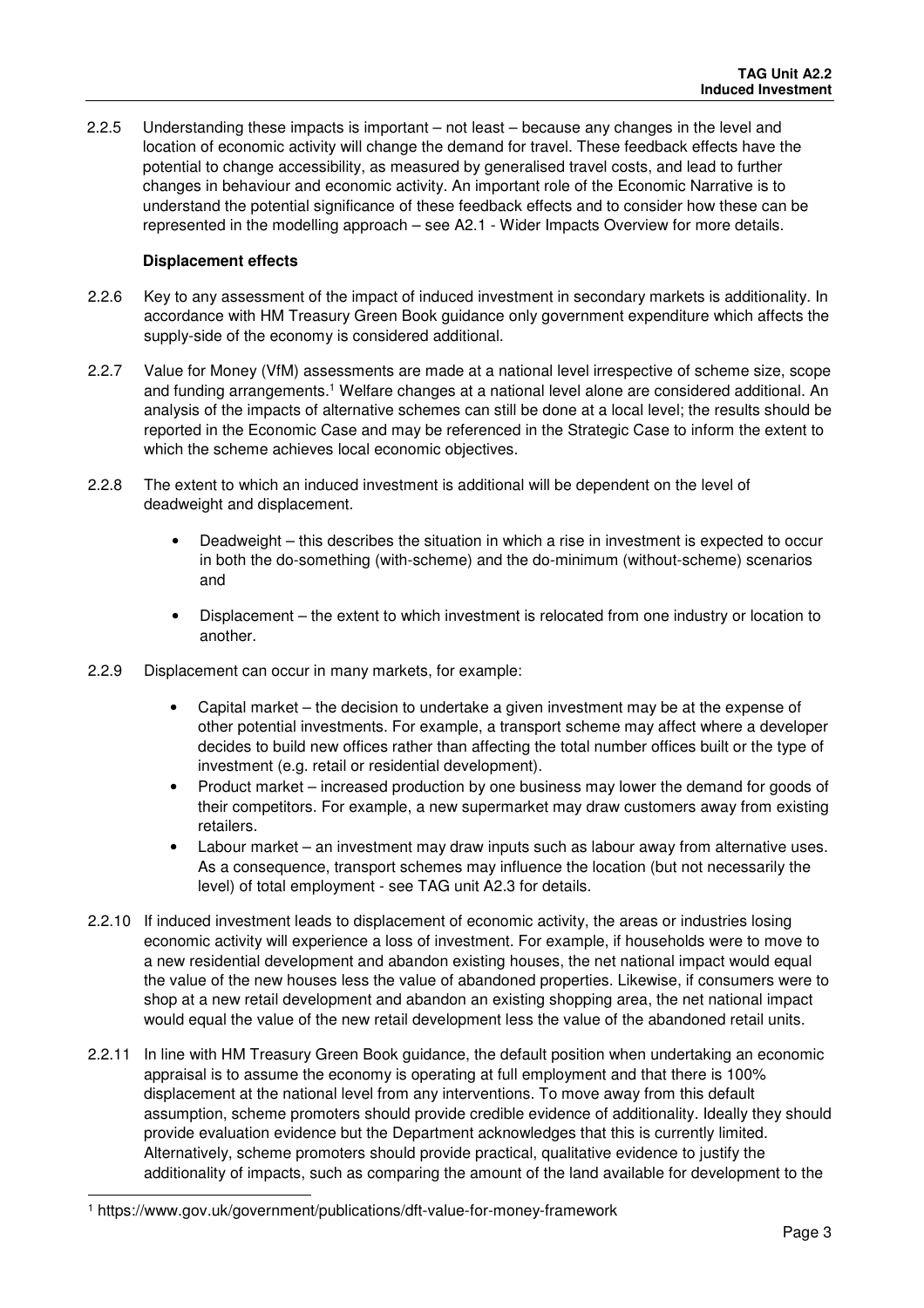proposed number of dwellings/employment space required to meet the underlying population and labour market pressures. In order to estimate the complete extent of additionality, scheme promoters should consider a large enough geographical area to fully capture the behavioural responses of households and firms at the national level - refer to Section 3.6 in WebTAG Unit A.2.1 for more detail on the Size of Geographical Study Area and Displacement.

## **2.3 Measuring Induced Investments**

- 2.3.1 The Department's appraisal process is based on the principles of the HM Treasury Green Book guidance, which advocates the use of cost-benefit (welfare) analysis to determine the value for money of investment spend. Welfare analysis captures a broad range of impacts, such as economic, environmental and social. The results of welfare analysis are reported in the Economic Case and inform the value for money assessment.
- 2.3.2 GDP and other non-welfare metrics may be used to inform the extent to which economic objectives, which are included in the Strategic Case, are achieved. These non-welfare metrics must be reported in the Economic Case but **not** included in the Value for Money assessment – see TAG Unit A2.1, Section 2 for information on the links between GDP and Welfare analysis.

#### **Welfare Analysis**

- 2.3.3 Within Welfare analysis economic impacts are primarily captured by the estimation of user benefits – see TAG Unit A1.3 - User and Provider Impacts. Under a well-defined set of circumstances user benefits will capture the entire welfare impact of a transport investment. These conditions are that the feedback effects into travel demand, as a result of land use change, are insignificant and that the rest of the economy is operating perfectly efficiently. Whilst improvements in transport may be transmitted into the wider economy (e.g. increased productivity being passed through as reduced demand for labour) under these assumptions such changes are simply transfers and net out in aggregate and can be ignored.<sup>2</sup>
- 2.3.4 These conditions fail if there are (a) significant feedback effects into the transport market as a result of land use change or (b) 'distortions' or market failures that mean the economy is not functioning efficiently. In these situations additional benefits (or disbenefits) may arise when the impact of transport improvements is transmitted into the wider economy.
- 2.3.5 Table 1 defines and describes market failures and distortions associated with induced investments. This unit provides guidance to appraise induced investment impacts associated two particular types of market distortions: dependent developments which are associated with land rationing and investments to expand output in imperfectly competitive markets. Sections 3 and 4 provide guidance as to how these wider economic impacts can be quantified and valued.

| <b>Market failures</b><br>and distortions | <b>Explanation</b>                                                                                                                                                                                                                                                                | Potential context-specific evidence to identify<br>market failures and distortions                                                                                                                                                                                            |  |  |
|-------------------------------------------|-----------------------------------------------------------------------------------------------------------------------------------------------------------------------------------------------------------------------------------------------------------------------------------|-------------------------------------------------------------------------------------------------------------------------------------------------------------------------------------------------------------------------------------------------------------------------------|--|--|
|                                           | <b>Product markets</b>                                                                                                                                                                                                                                                            |                                                                                                                                                                                                                                                                               |  |  |
| Imperfect<br>competition                  | Where markets are dominated by a<br>small number of businesses, there<br>is a risk that supply is restricted in<br>order to raise prices above<br>marginal production costs. This<br>may result in an inefficiently low<br>levels of production and investment<br>in this sector. | Small number of businesses in a given<br>$\bullet$<br>sector.<br>Evidence for 'barriers to entry' of a given<br>$\bullet$<br>market.<br>Evidence that businesses in this sector<br>$\bullet$<br>have 'market power' (i.e. can set prices<br>above marginal production costs). |  |  |

### **Table 1 - Market failures and distortions associated with induced investments**

l

<sup>2</sup> See TIEP (2014).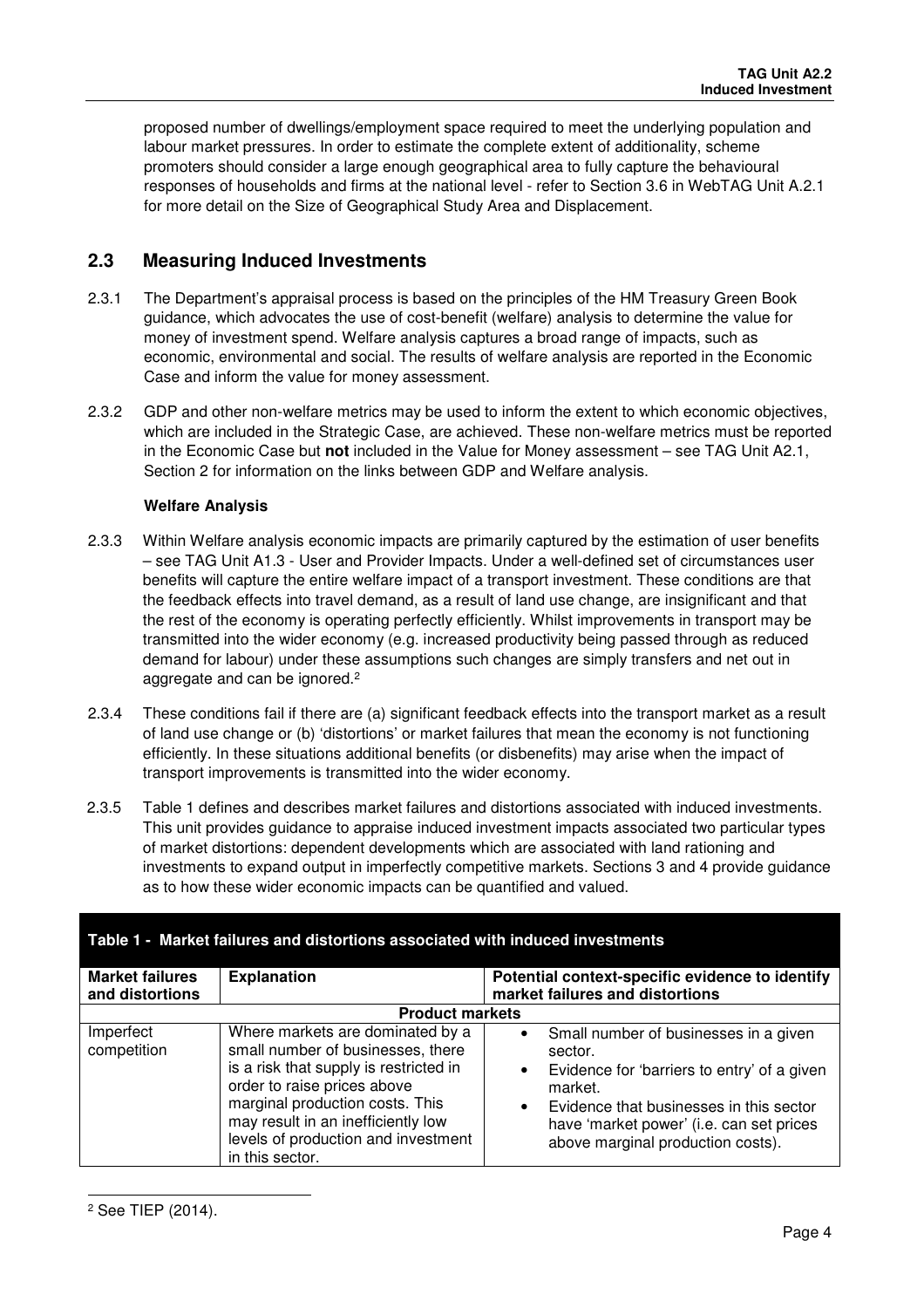| Tax distortions                                   | Firms make investment decisions<br>on the basis of private costs and<br>benefits. Nevertheless, the<br>requirement to pay tax on profits<br>may distort businesses incentives,<br>potentially resulting in an<br>inefficiently low levels of production<br>and investment. |                | Evidence that tax distortions are<br>influencing businesses' investment<br>decisions.                                                                         |  |
|---------------------------------------------------|----------------------------------------------------------------------------------------------------------------------------------------------------------------------------------------------------------------------------------------------------------------------------|----------------|---------------------------------------------------------------------------------------------------------------------------------------------------------------|--|
| Positive<br>externalities from<br>product variety | There may be positive externalities<br>to consumers and businesses as a<br>result of an increase in the variety<br>of goods and services available.                                                                                                                        | ٠              | Evidence that proposed investments will<br>significantly increase the variety of goods<br>and services available                                              |  |
|                                                   | <b>Land markets</b>                                                                                                                                                                                                                                                        |                |                                                                                                                                                               |  |
| Imperfect<br>competition                          | If land is owned by a small number<br>of individuals or institutions there is<br>a risk that supply is restricted in<br>order to raise the value of<br>developed land. This may result in<br>an inefficiently low level of<br>investment in new developments.              | ٠<br>$\bullet$ | Land held by a small number of land-<br>owners.<br>Large areas of under-utilised land in city<br>centres (e.g. warehouses, poor quality<br>developments etc). |  |
| Co-ordination<br>failure                          | Developers may under-invest in<br>local transport improvements due to<br>co-ordination failure, resulting in an<br>inefficiently low level of investment<br>in new developments.                                                                                           |                | Evidence that there are a number of<br>developers who might benefit from local<br>transport improvements.                                                     |  |
| Land rationing                                    | Planning policies may be<br>inefficiently restrictive, resulting in<br>an inefficiently low level of<br>investment in new developments.                                                                                                                                    | $\bullet$      | Significant differential between the price<br>of developed and un-developed land in<br>the local area.                                                        |  |

2.3.6 In addition there are a number of further ways in which private-sector investments may result in wider economic impacts. For example:

- **Dynamic clustering** Increases in economic activity near existing economic clusters may result productivity benefits due to 'dynamic clustering' – see TAG Unit A2.4.
- **Employment impacts** New non-residential developments may be associated with a move to more/less productive jobs – see TAG Unit A2.3.
- **'Attractiveness' benefits**  new commercial, industrial or retail developments may benefit existing businesses and consumers by increasing the variety of goods and services available. These benefits are only likely to be significant for large-scale developments such as station-area regeneration schemes. Currently WebTAG does not include methods for estimating these impacts; however, Venables (2015) includes a discussion how these impacts may be quantified.
- 2.3.7 There are a number of other potential market failures and distortions, which may occur in specific local contexts. If other types of market failures are considered relevant to a particular scheme, these should be justified in the Economic Narrative. See M5.3 – Supplementary Economy Models for guidance on the analytical principles for assessing these market failures.

### **Gross Domestic Product**

- 2.3.8 In certain circumstances GDP analysis may be used to supplement the cost benefit analysis, such as scheme prioritisation or understanding market failures not captured in the wider economic impacts guidance. For full details on assessing the costs and benefits of economic impacts and the circumstances in which GDP analysis may be warranted see TAG Unit A2.1.
- 2.3.9 Gross Domestic Product measures the value of marketable output produced by the factors of production and not the change in welfare. For this reason it should **not** be included in the Value for Money assessment. GDP estimates should be reported in the Economic Case. If they inform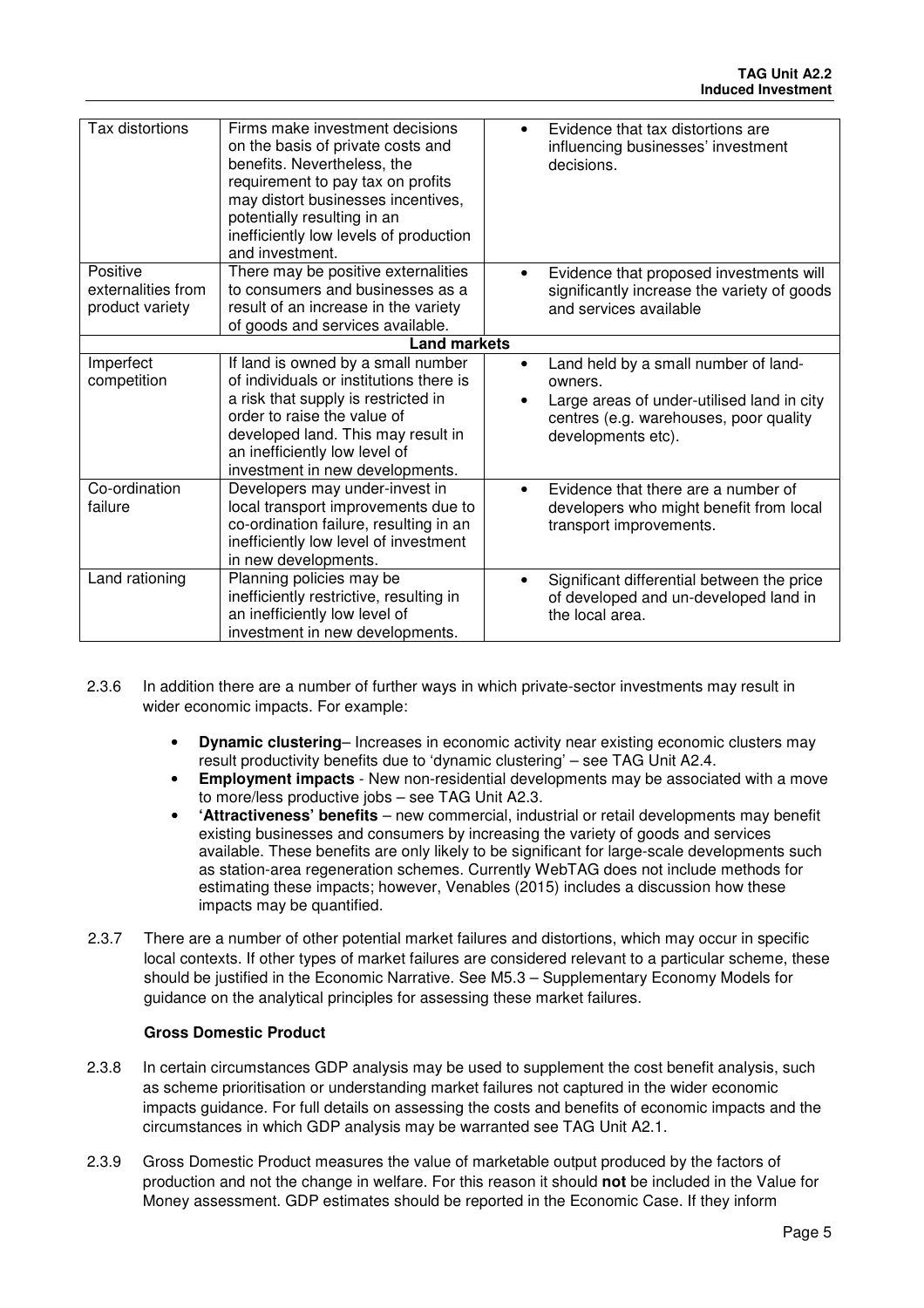specific economic objectives, such as to rebalance the economy or regenerate a local area, the Strategic Case may make reference to these.

2.3.10 In many instances the economic objectives of the Strategic Case will be locally focussed, such as to increase investment and GDP in a regeneration area. In such circumstances displacement may not be a primary concern of the scheme objectives. However, the national GDP impact should also be presented alongside these local impacts. This sets the local impacts in the broader national context.

### **2.4 Economic Narrative**

- 2.4.1 Any analysis of induced investment impacts should be justified in an Economic Narrative, as set out in A2.1 - Wider Impacts Overview. Within the Economic Narrative, the scheme promoter should describe what, if any, induced investment impacts are expected to occur and justify these. In addition, the scheme promoter should identify the welfare impacts associated with any investment impacts, whether these impacts are captured fully by user benefits or whether there are market failures, which provide additional sources of benefits and disbenefits. Finally, the Economic Narrative should outline the methodologies which will be utilised to quantify and value the induced investment impacts. Box 1 provides a checklist of the types of information, which should be provided in the Economic Narrative, when assessing induced investment impacts.
- 2.4.2 The next sections of this unit provides guidance to estimate two potential induced investment impacts: dependent developments – new residential or non-residential developments which require a complementary transport investment to receive planning approval; and the output change in imperfectly competitive markets – an increase in the production of goods or services where businesses benefiting from the transport improvement compete in imperfectly competitive markets.
- 2.4.3 If alternative transmission mechanisms or market failures have been identified, or it is decided to utilise more context specific parameters in the analysis than those presented in this unit, the economic impacts can be assessed – see M5.3 for guidance on the use of Supplementary Economic Modelling (SEM). Note the results of SEM should be reported as indicative monetised impacts or non-monetised impacts in the Value for Money assessment.

### **2.5 Complementary Interventions**

- 2.5.1 The outcome of a transport scheme may depend on a range of complementary public- and privatesector interventions. For example, proposed new developments may be 'dependent' on a number of other public-sector or private interventions in order to proceed, such as the provision of utilities or policies to develop the skills of the local workforce.
- 2.5.2 All relevant complementary interventions should be identified and justified in the Economic Narrative. In addition, the assumptions about the likelihood they will proceed and how they will be represented in the analysis should be explained.
- 2.5.3 The core scenario from transport appraisals should include only those complementary interventions which are near certain or more than likely to occur. Alternative scenarios should also be presented alongside under a range of plausible assumptions for these complementary interventions (e.g. alternative assumptions for developable land). For further information on scenario testing see TAG Unit M4 - Forecasting and Uncertainty.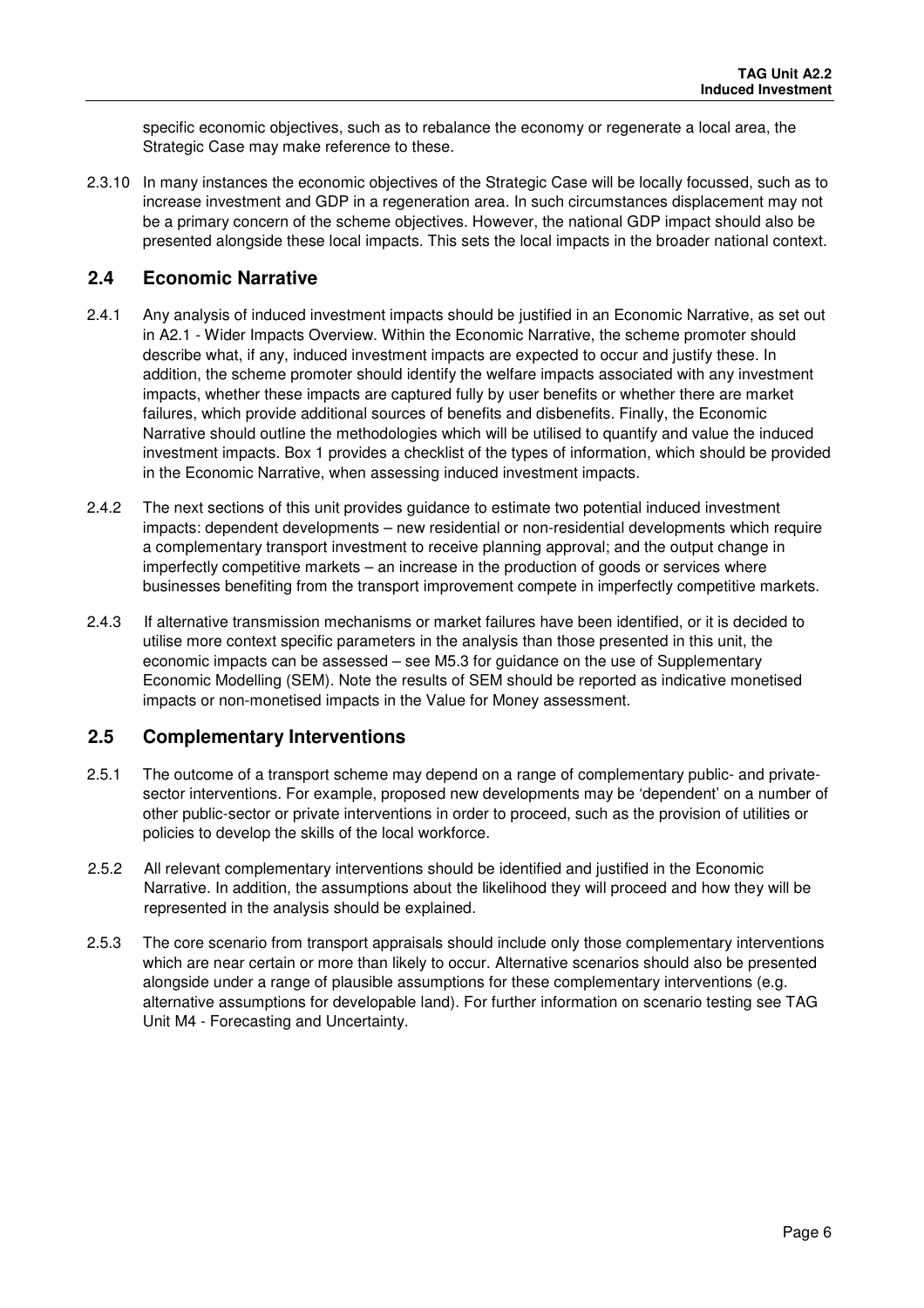#### **Box 1: Example Information required in Economic Narrative for Induced Investment Impacts and Output Change in Imperfectly Competitive Markets**

Below is a checklist of the types of information that should be presented in the Economic Narrative, if induced investment impacts are to be analysed. **This list is not exhaustive** and additional information may be required to set the context of the transport investment, justify the impacts and explain the appraisal approach.

1. Expected induced investment effects

- Is the transport investment expected to have induced investment impacts?
- If so, what effects are expected to occur?
- Is the Transport scheme expected to have any other wider economic impacts such as agglomeration/disagglomeration effects?
- Are the induced investment impacts and any other wider economic impacts expected to be additional at the national level?
- Are the impacts dependent on any non-transport complementary interventions?
- If so, what complementary interventions are required and what is their relative importance in the realisation of the expected impact? Are the impacts expected to be additional at the national level?

2. Justify expected induced investment impacts

- What is the transmission mechanism through which transport investment is expected to have induced investment effects?
	- o What evidence is there that transport acts as a barrier to investment?
- What evidence is there that firms will make additional investment as a result of the transport investment?

3. Dependent developments

- Has context-specific evidence been presented that the private-sector investment decision is 'dependent' on the transport improvement (i.e. will not occur without the scheme)?
	- If the private-sector investment will proceed even without the scheme then associated welfare impacts cannot be attributed to the scheme.
- Has planning permission been granted? If so, is it conditional on local improvements to the transport network?
- Is the transport improvement expected to 'unlock' land for development which couldn't previously be accessed?
- Have all complementary interventions together with their relative importance in the realisation of the development been identified?
- To what extent will the development displace economic activity?
	- o Is there relevant evaluation evidence?
	- o Have underlying population/labour market pressures been considered?
	- o Have alternative development sites been identified at both a local and national level?
	- $\circ$  Have details on the planned number and type of dwellings/employment space at different development sites been accounted for?
- In the case of 100% displacement, are there broader strategic objectives for the investment (for instance supporting sustainable travel, potential for future expansion, or other wider economic impacts)?
- 3. Output change in imperfectly competitive markets
	- Do businesses benefiting from the transport improvement compete in imperfectly competitive markets?
	- Is the expansion of production of goods and services 'dependent' on the transport improvement?
- 4. Quantifying and valuing induced investment impacts
	- How are the induced investment effects to be quantified and valued?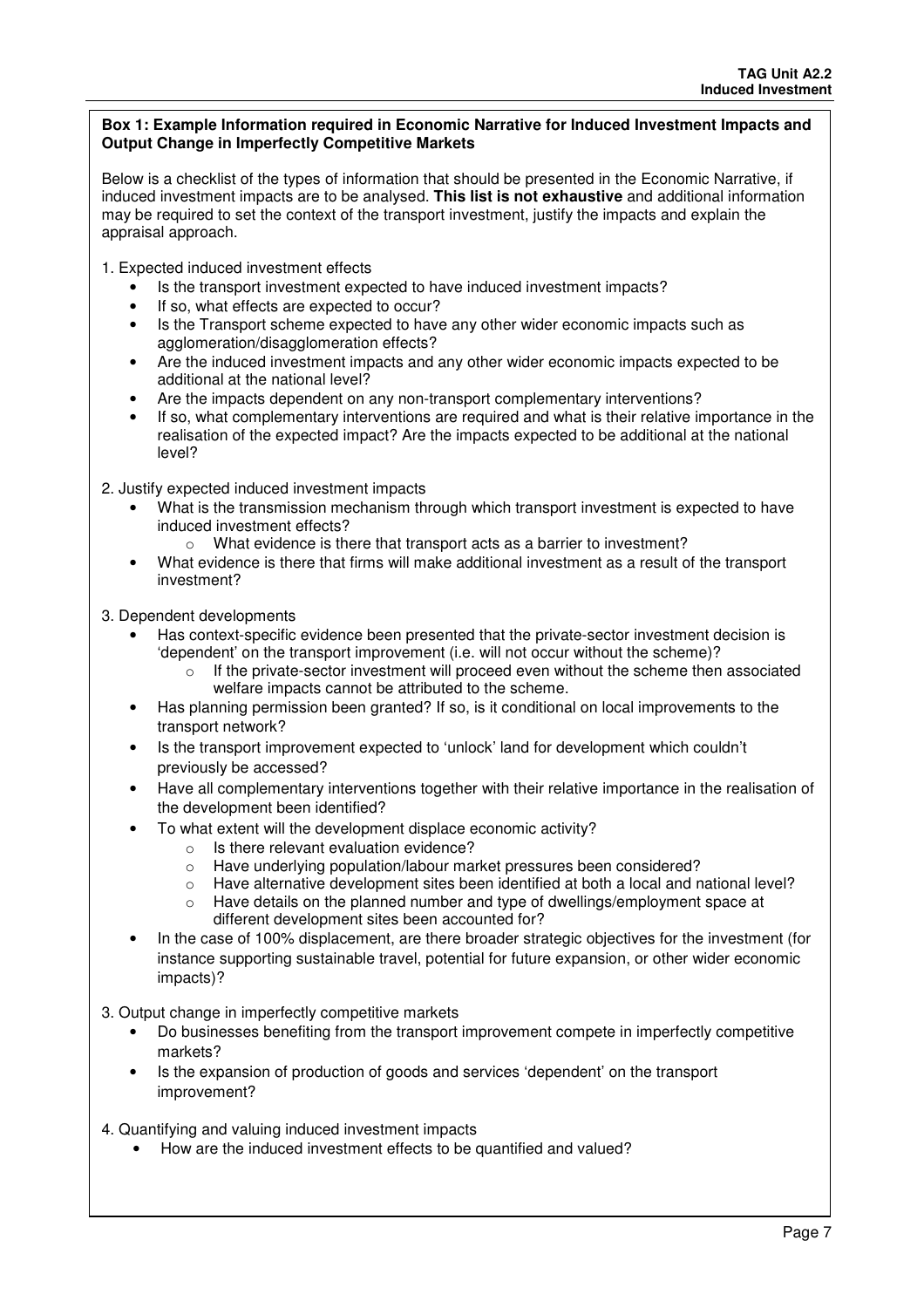# **3 Quantifying and Valuing Dependent Development**

## **3.1 Introduction**

- 3.1.1 A dependent development is very particular case of induced investment. Its key features are as follows: (1) there is a clear intention to develop a specific site; and (2) the existing transport network cannot reasonably accommodate the additional traffic associated with the development, hence the need for a transport investment.
- 3.1.2 These features distinguish it from other types of induced investment, such as where developments are an unintended consequence of a transport intervention or a transport investment is used to improve the attractiveness of an area as a place to live or work, thereby encouraging development, rather than to accommodate the additional traffic. An assessment of these other types of induced investment require supplementary economic modelling – see TAG Unit M5.3.
- 3.1.3 It is not appropriate to use the dependent development method outlined below for very large individual and programmatic schemes that aim to have significant structural impacts on multiple, geographically dispersed, unidentified sites. An assessment of induced investment impacts for these schemes would require supplementary economic modelling.
- 3.1.4 The National Trip End Model (NTEM) contains forecasts of population, households and employment and allocates this across Great Britain. The accommodation of these households and employees will necessitate new residential and non-residential developments. However, these developments may be dependent upon complementary investments, such as transport investment, utility connections or the provision of school places – dependent development is the name given to those residential and non-residential developments which require a complementary transport investment.
- 3.1.5 Dependent development refers to a specific plot of land, which requires a complementary transport investment in order for a residential or non-residential development to proceed; in the absence of a transport scheme, the transport network would not provide a 'reasonable level' of service to new and/or existing users. The development may have planning permission conditional on a transport investment but this is not a prerequisite for it to be considered dependent.
- 3.1.6 There is no precise definition of reasonable level of service, such that decisions about dependency are judgement based. However, if additional traffic can be accommodated by the network without significant increases in the costs of travel for existing users, then the network can be assumed to provide a reasonable level of service.
- 3.1.7 For example, if traffic flows on a road network remain within the 'flat' part of the speed/flow curve, the network should be assumed to provide a reasonable level of service. Similarly, if there is no crowding on a public transport network, it should be assumed to be providing a reasonable level of service.
- 3.1.8 This approach is consistent with the proposition that what is of concern to the transport authority is the transport external costs resulting from the new development. "Transport external cost attributable to the new development" refers to the change in costs (including time, vehicle operating costs and charges) caused to all other transport users on the network by the traffic generated by the new development. Transport external costs are discussed in more depth in Appendix B. In addition, the dependent development may be associated with environmental and social impacts, such as local air quality and noise – see section 3.3.
- 3.1.9 As outlined in TAG Unit A2.1, the methodology to estimate user benefits is less accurate under land use change and this could potentially have significant implications for Transport Business Cases predicated on land use change. In the case of dependent developments, the user benefits, estimated under the fixed land use assumption, can be supplemented with an estimate of the change in land value; the land value uplift approach may only be adopted in cases of dependent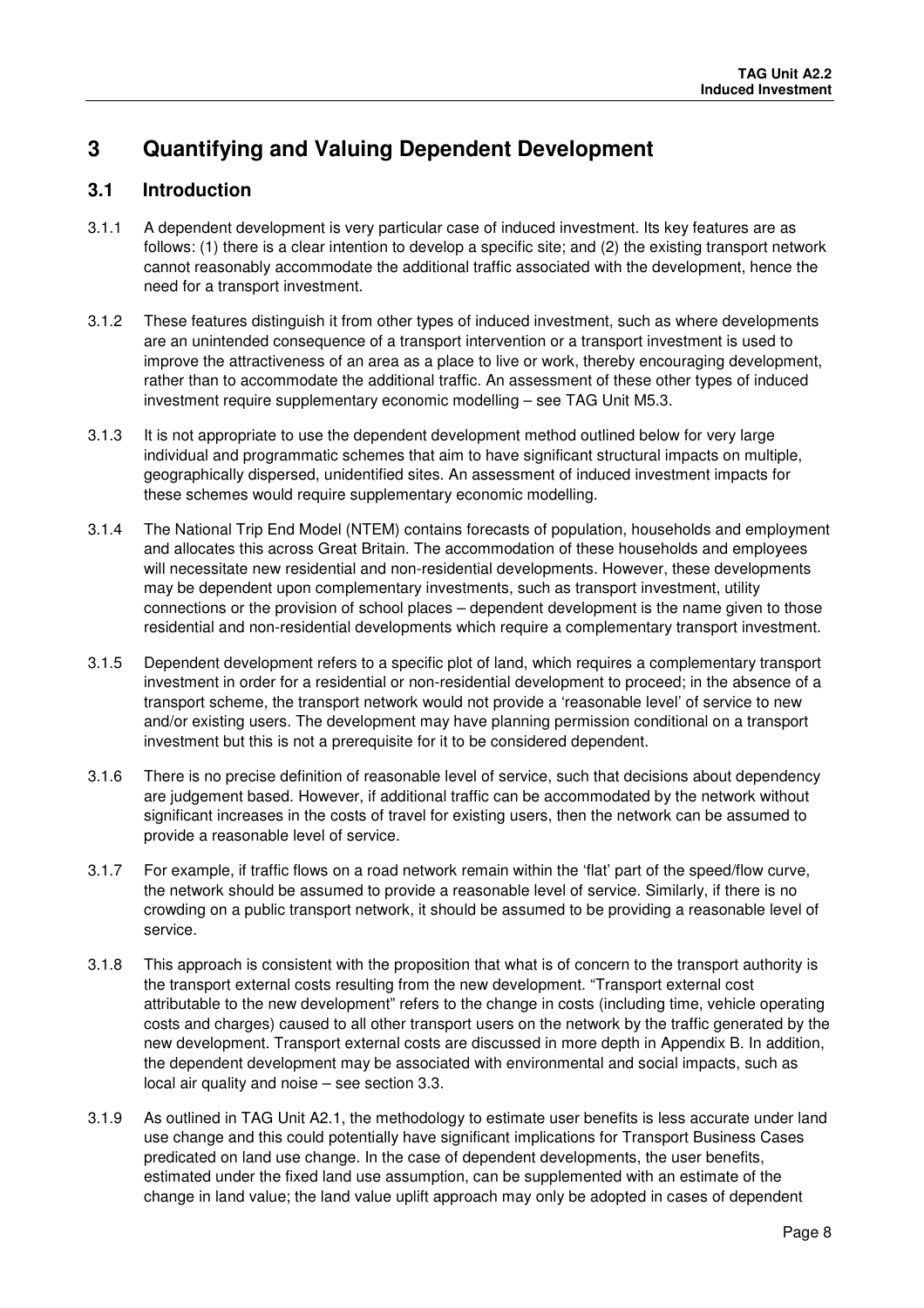development due to methodological short-comings – see section 3.3 for details on estimating land value uplift. Changes in land value associated with dependent development can potentially include the welfare associated with wider economic impacts arising at that site. Therefore, they should be presented as an indicative monetised impact and the risk of double counting considered in the Economic Narrative and presentation of results.

- 3.1.10 The quantification and valuation of dependent developments is associated with distortions and market failures in the land market. Land rationing, where the regulation of land for housing and other activities leads to planning restraints on residential and commercial uses can restrict supply. Estimation of dependent development impacts values the welfare benefits resulting from a transport investment's impact on land rationing; easing the constraints on the use and development of land.
- 3.1.11 Prior to analysing dependent developments an Economic Narrative should be produced. It should include information on the following:
	- a. identification of a development and any other complementary interventions
	- b. justification of development's dependence on a transport investment and any identified complementary interventions;
	- c. identification of the associated welfare effect, including any distortions in the land market; and
	- d. outline how the dependent development guidance will be applied.
- 3.1.12 See section 2 above for example information for inclusion in the Economic Narrative. For further guidance for producing an Economic Narrative see A2.1 - Wider Impacts Overview.
- 3.1.13 A detailed method for demonstrating that a development is dependent on a transport investment is given by Appendix A. Alternative sources of evidence may be used to demonstrate dependency and will be judged on their own merit.
- 3.1.14 Transport modelling will be required in order to quantify and value the welfare impacts of the scheme.
- 3.1.15 Supplementary economic modelling may also be used to estimate the GDP and jobs impacts of these schemes but these will not inform the Value for Money assessment – see TAG Unit M5.3 for more details on Supplementary Economic Modelling.
- 3.1.16 This section provides guidance for quantifying and valuing the welfare changes associated with dependent developments.
	- Section 3.2 provides guidance to quantify potential site-specific dependent developments;
	- Section 3.3 provides guidance to value dependent developments; and
	- Section 3.4 provides a checklist for valuing the welfare impacts of site-specific dependent developments.

### **3.2 Quantifying Dependent Developments**

- 3.2.1 The quantification of dependent developments requires several transport model scenarios, summarised in Table 1. These are required to estimate the following:
	- Dependency could the development occur in the absence of a new transport scheme?
	- Extent of dependency- what proportion of the development is dependent on a new transport scheme?
	- Identification of an appropriate scheme which is the least cost scheme that will resolve the dependency issue and meet the wider transport objectives?
	- Quantifying and valuing the impacts of the scheme on the transport network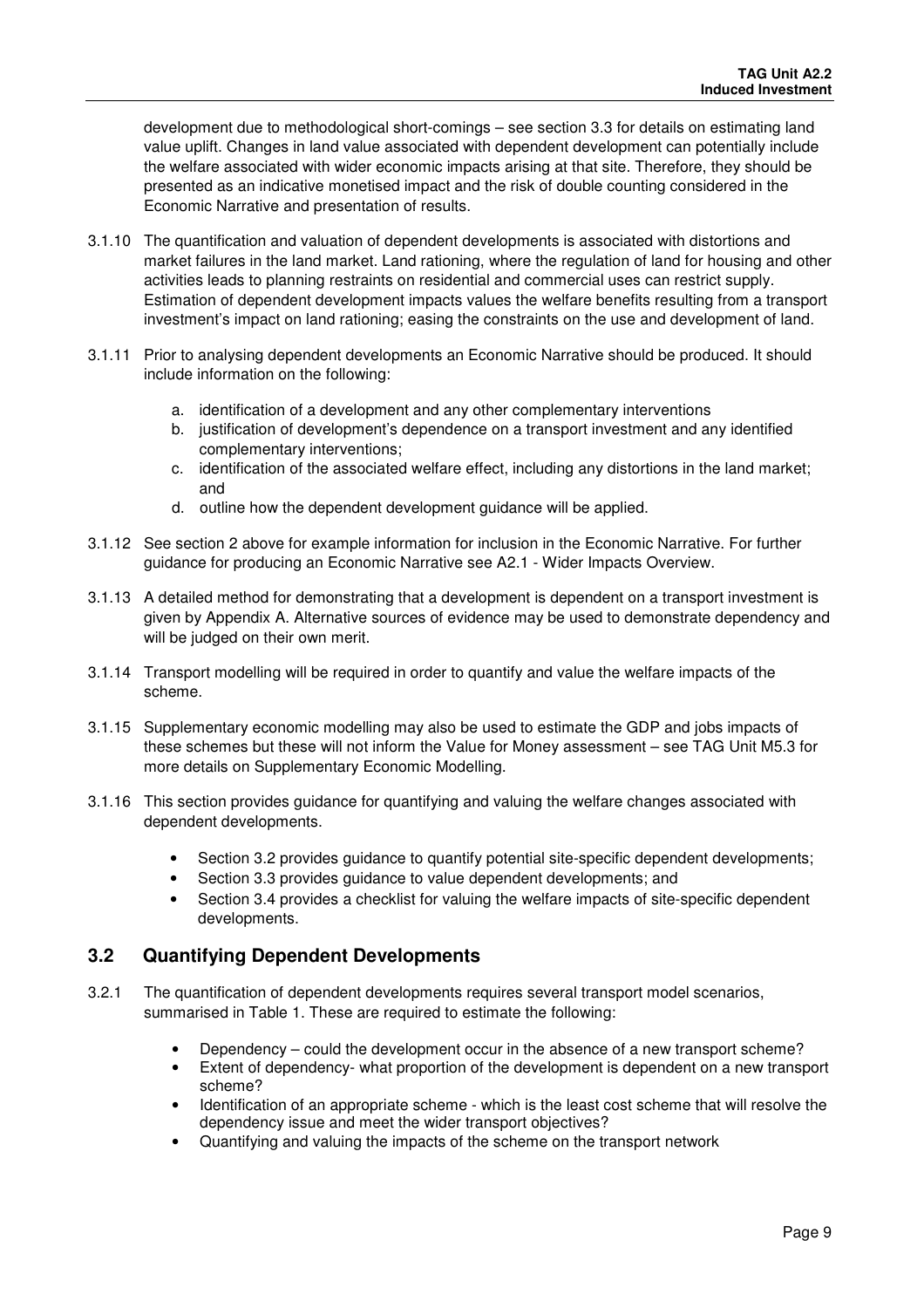### **Table 1 – Combinations of Scenarios – with/without dependent development and the transport scheme**

|                          | Without Dependent Development | With Dependent Development |
|--------------------------|-------------------------------|----------------------------|
| Without transport scheme |                               |                            |
| With transport scheme    |                               |                            |

This table appears similar to Table 3 in TAG Unit A2.1, however, there are subtle differences. Scenario A in TAG Unit A2.1 is a baseline scenario i.e. without transport scheme and without land use change. In contrast to this scenario P is a hypothetical scenario, which includes those parts of residential and commercial developments which can be accommodated without imposing excessive costs on existing transport users. In reality a developer may choose not to construct the non-dependent residential or commercial development in the absence of the transport scheme. The hypothetical scenario is required in order to identify an appropriate transport scheme and the associated costs and benefits.

### **Transport Dependency Test**

3.2.2 The dependency test demonstrates the extent to which a development is dependent upon a complementary transport investment. A dependency is likely to occur where a development will breach 'a reasonable level of service' on the transport network.

The following should be noted with respect to the dependency test:

- There is no precise definition of 'reasonable level of service', such that decisions regarding dependency are ultimately judgment based;
- If a development is not dependent on a transport scheme, then the need for a transport scheme should be considered solely on transport grounds.
- 3.2.3 Appendix A sets out in detail how these tests can be undertaken. The underlying principle is to compare the transport flows and costs on the existing transport network, with and without the proposed development. With additional development, traffic flows will usually increase. To demonstrate dependency, this increase must be exceptional to show that the network has reached a critical point.
- 3.2.4 These tests should consider the extent to which some, but not all, of the potential developments could be accommodated in the existing transport network. It may be the case that only a fraction of the development is dependent on a transport investment. In such instances the non-dependent traffic should be assumed to occur in both the with- and without-transport scenarios.

### **Identification of an Appropriate Transport Scheme**

- 3.2.5 The selection of an appropriate scheme should take account of the need to resolve the dependency as well as the wider aims for the transport scheme.
- 3.2.6 A key element of the assessment should be to explore whether each transport scheme considered resolves the dependency issue under consideration. To carry out this assessment, a third scenario must be considered for each potential transport scheme: Scenario R - with the new development and with the transport scheme
- 3.2.7 This scenario should be subject to the same tests and analyses as were used in the dependency testing (Appendix A). Attention should focus on those parts of the network where the new development is expected to have greatest impact.
- 3.2.8 For some transport schemes, this analysis may suggest that dependency has not been fully resolved. There may be good reasons for retaining a scheme that does not fully resolve dependency. For example, if a transport scheme is being developed to address transport related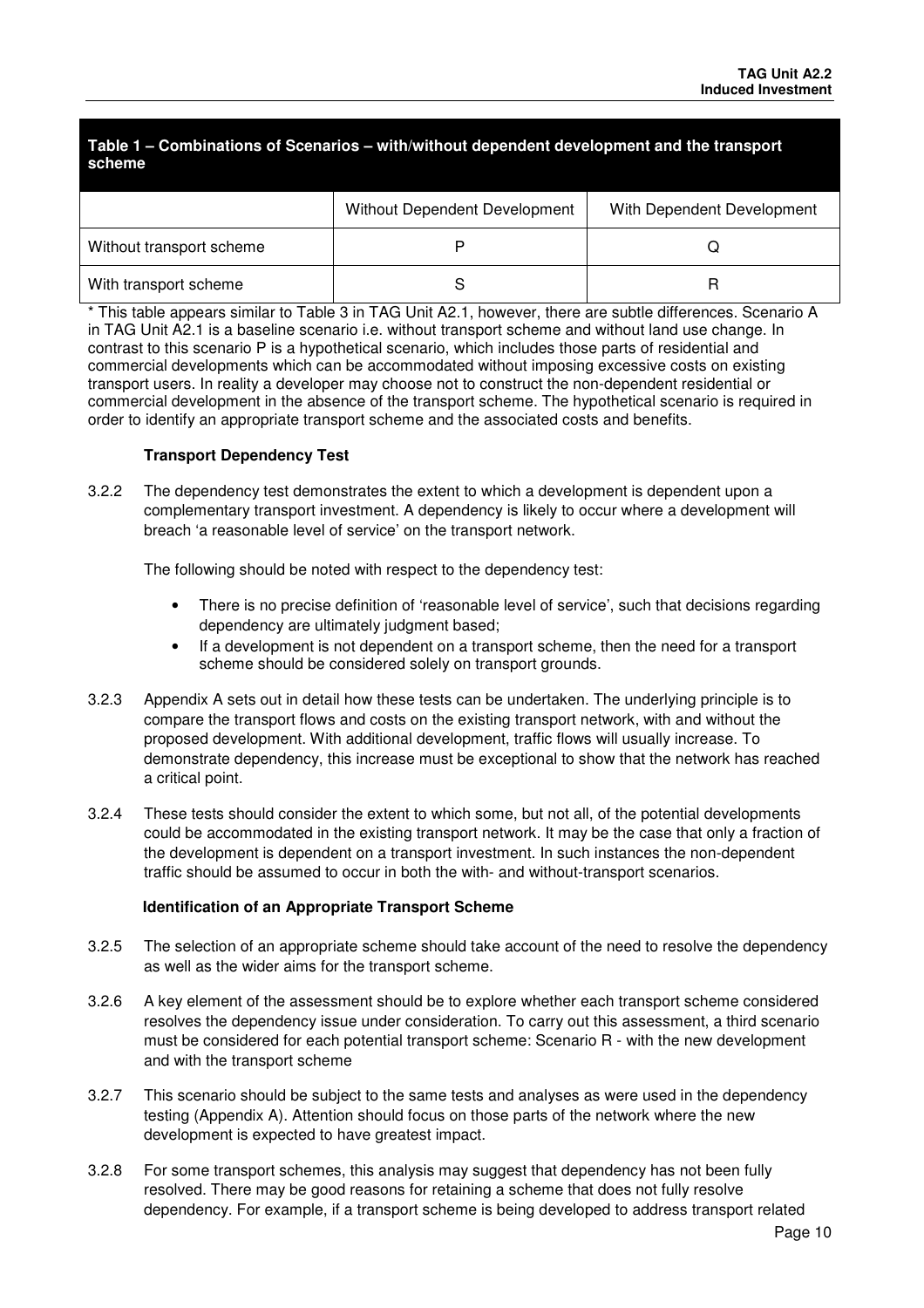goals, it may not be sufficient to address the needs of a new development as well. In these circumstances, further analysis should be carried out to determine the extent to which the transport scheme does 'unlock' the development. Only that part of the development which would be unlocked by the transport scheme should be used in the assessment of the benefits of the dependent development.

3.2.9 If a low cost transport scheme can be shown to resolve the dependency, any more costly transport schemes should be tested as increments to the low cost transport scheme. The incremental analysis should assume the low cost transport scheme and the development are part of the 'without scheme' transport scenario. A conventional transport appraisal should be used to assess the incremental transport benefits of the more costly transport scheme.

### **Other Non-Transport Complementary Interventions**

- 3.2.10 A development may be also dependent on other non-transport complementary interventions, such as the provision of school places or utilities. These other non-transport complementary interventions should be identified, such as through discussions with developers and local authorities, and appropriately represented in the appraisal.
- 3.2.11 Currently, there is no guidance for the inclusion of non-transport complementary interventions in appraisal or attribution of impacts. However, if these are near certain or highly likely to be relevant for a scheme appraisal, the following steps should be followed:
	- 1. The non-transport complementary interventions should be identified in the Economic Narrative (see sub-section 2.4 for advice on developing an Economic Narrative);
	- 2. Report assumptions and forecasts regarding the extent to which complementary interventions, such as utility upgrades, are expected to occur;
	- 3. Model and report scenario analysis to demonstrate the core scenario results are significant given uncertainty surrounding complementary interventions; and
	- 4. The associated costs should be accounted for in the value for money assessment as disbenefits – see section 3.3 for more details. In certain circumstances, these costs may not be publically available. If this is the case, scheme promoters should report why the costs of these non-transport interventions have not been included in the assessment.
- 3.2.12 Alternative scenarios should be presented alongside assumptions that complementary investment will go ahead. For further information on scenario testing see TAG Unit M4 - Forecasting and Uncertainty.

## **3.3 Valuing the Welfare Effects of the Transport scheme and Dependent Developments**

3.3.1 The valuation of the welfare effects associated with the transport scheme and dependent development are addressed separately. Welfare from transport schemes are valued under fixed land use, whereas welfare from dependent developments include land-use change.

#### **Valuing the Transport Scheme**

- 3.3.2 As outlined in TAG Unit A2.1 Overview of Wider Economic Impacts, the basis of all transport scheme appraisals is Level 1 analysis, the estimation of user-benefits under fixed land use. Land use should be the same in the do something and do minimum transport model scenarios. Thus user-benefits should be estimated excluding the impact of the dependent development on travel demand.
- 3.3.3 The estimation of conventional transport user-benefit assessment requires two transport model runs: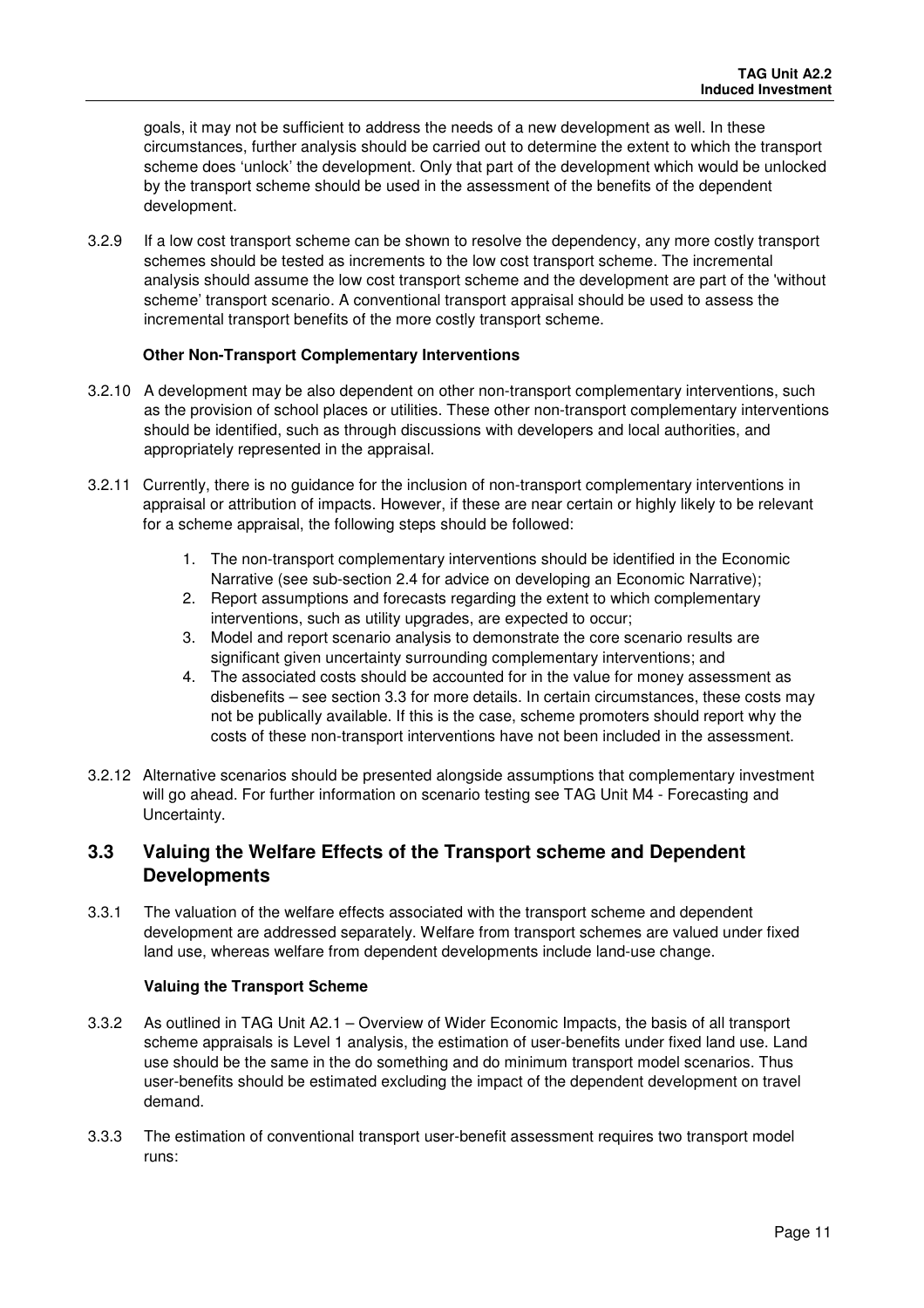- Scenario P without the dependent development and without any form of transport scheme; and
- Scenario S- without the dependent development but with the transport scheme
- 3.3.4 See TAG Unit A1.3 User and Provider Impacts, for guidance on how to estimate user-benefits

### **Valuing Dependent Developments**

- 3.3.5 This section sets out methods to estimate the incremental impact on scheme benefits arising from a transport scheme unlocking a development which would not have been possible in the absence of that investment. In estimating the incremental impact of dependent development on the benefits and costs of a scheme four elements need to be considered:
	- Transport External Costs
	- Environmental and Social Impacts
	- Land Amenity Value
	- Land Value Uplift adjusted for Displacement
- 3.3.6 Note that the user benefits of the transport scheme could be low (relative to the scheme cost) or negative for existing users as these are estimated on the basis of fixed land-use. Under the dominimum scenario the transport network already provides a reasonable level of service so there is no need for a transport investment. When a dependent development takes place, the objective of a new transport scheme is to minimise congestion for new users and it is not targeted at existing users of the network. User Benefits could be negative for existing users if the intervention acts to increase general travel costs. For example, introducing a new junction to allow access to a development could reduce the free-flow of traffic. Thus the value for money assessment may be dependent upon the inclusion of the welfare effects of the dependent development – the value for money guidance provides advice on how to include the welfare effects of the dependent development in the VfM conclusion.
- 3.3.7 If the development is also dependent on other non-transport complementary interventions (NTCI), such as the provision of local schools or utilities, and the costs are known, these should also be included in the valuation of the dependent development. Note: if the developer has contributed to the cost of any complementary interventions, these may be accounted for in the estimate of land value uplift – this will depend on the valuation methodology. In cases where the land value uplift has been estimated using the residual land valuation methodology (Appendix D), developer contributions will already be included within the estimation of land value uplift, such that NTCI should only include those costs borne by third parties.

| Table 2: Valuing the Benefits of the Dependent Development |                                                                                                                  |  |
|------------------------------------------------------------|------------------------------------------------------------------------------------------------------------------|--|
|                                                            | Total Benefits = $LVV_n + Othen_n - TEC_n - LAV - NTCI$                                                          |  |
| $LVU_n$                                                    | Land Value Uplift adjusted for displacement                                                                      |  |
| <b>Other</b>                                               | This includes Environmental Impacts, and Social and Distributional Impacts - TAG<br>units A3 and A4 respectively |  |
| TEC.                                                       | <b>Transport External Costs</b>                                                                                  |  |
| LAV                                                        | <b>Land Amenity Value</b>                                                                                        |  |

### **Table 2: Valuing the Benefits of the Dependent Development**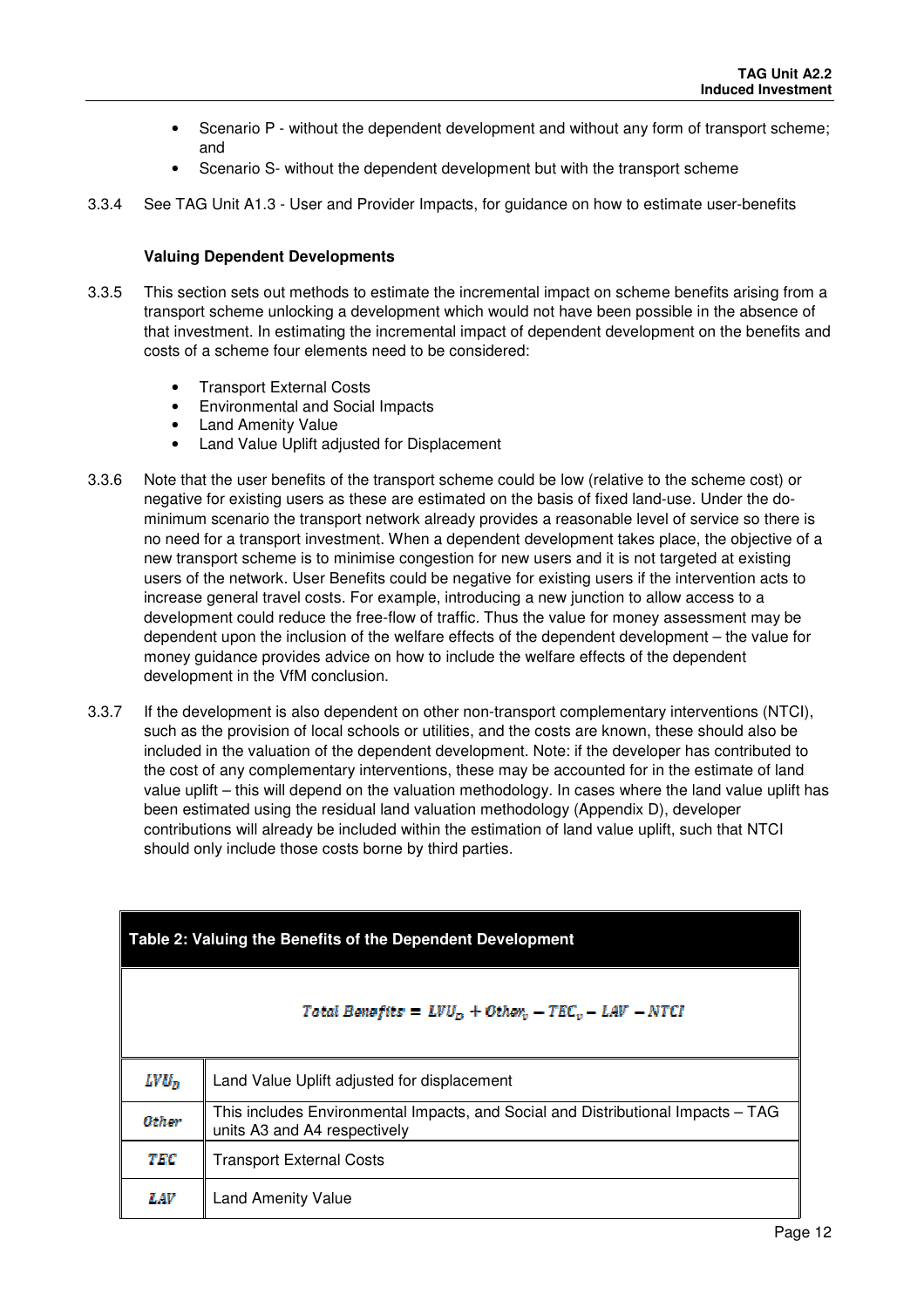| <b>NTCI</b> | This refers to the costs associated with Non-Transport Complementary<br>Interventions – the benefits are assumed to be captured by the land value uplift. |
|-------------|-----------------------------------------------------------------------------------------------------------------------------------------------------------|
| v           | ∥ Variable land use – land use differs between the 'do minimum' and 'do something'<br>scenarios, scenarios P and R respectively.                          |

- 3.3.8 This is a rapidly developing area and the method detailed above deals with one form of dependent development. Therefore, it is critical that the Economic Narrative sets out the basis on which dependent developments may occur in response to investment in transport. In more complex cases it is advisable to contact the Department at an early stage to discuss potential approaches. This is particularly recommended (though not limited to) situations where:
	- a significant number of dependent trips are made on public transport;
	- it is considered that the scheme will unlock development across a wide area rather than at a specific site; and,
	- the dependent development is considered likely to generate significant dynamic clustering impacts.

#### **Transport External Costs**

- 3.3.9 Transport external costs refer to the costs imposed by dependent transport users on all other users, such as increased levels of congestion or over-crowding. These costs arise as a result of those trips which are dependent on the transport scheme. Where a transport model is available and it is proportionate to do so transport external costs should be estimated using the approach in Appendix B. If a transport model is not available, an alternative approach is to estimate this impact using the Marginal External Cost guidance in TAG Unit A5.4.
- 3.3.10 The assessment of transport external costs of the dependent development requires two transport model runs:
	- Scenario S without the new housing but with the transport scheme; and
	- **Scenario R** with the new housing and with the transport scheme
- 3.3.11 Both runs should employ the same transport network, which should include the transport scheme. Both of these model runs should be straightforward to carry out, since both scenarios would result in realistic forecasts of level of service.
- 3.3.12 An important point to note is that the transport scheme should reduce the transport external costs, compared to the without-scheme scenario, and the transport external costs estimated at this stage in the baseline scenario.

#### **Environmental and Social Impacts**

- 3.3.13 The transport scheme may be associated with environmental and social impacts, such as local air pollution and road safety impacts. These impacts will arise as a result of dependent users and any changes to the travel behaviour of other users. Environmental and social impacts should be estimated using the approaches described in TAG Units A3 and A4. The assessment of environmental and social impacts requires two transport model runs:
	- Scenario P without the new housing and without the transport scheme; and
	- **Scenario R** with the new housing and with the transport scheme

#### **Land Amenity Value**

- 3.3.14 The 'amenity value' of a plot of land refers to the level of pleasantness of the area. For example, where new developments are built on greenfield land there may be a loss in the land amenity value if the area becomes less desirable for recreational activity.
- 3.3.15 Default assumptions for the amenity value of different types of land can be found in the WebTAG data book 'Valuing Housing impacts Workbook', based on estimates obtained by Department of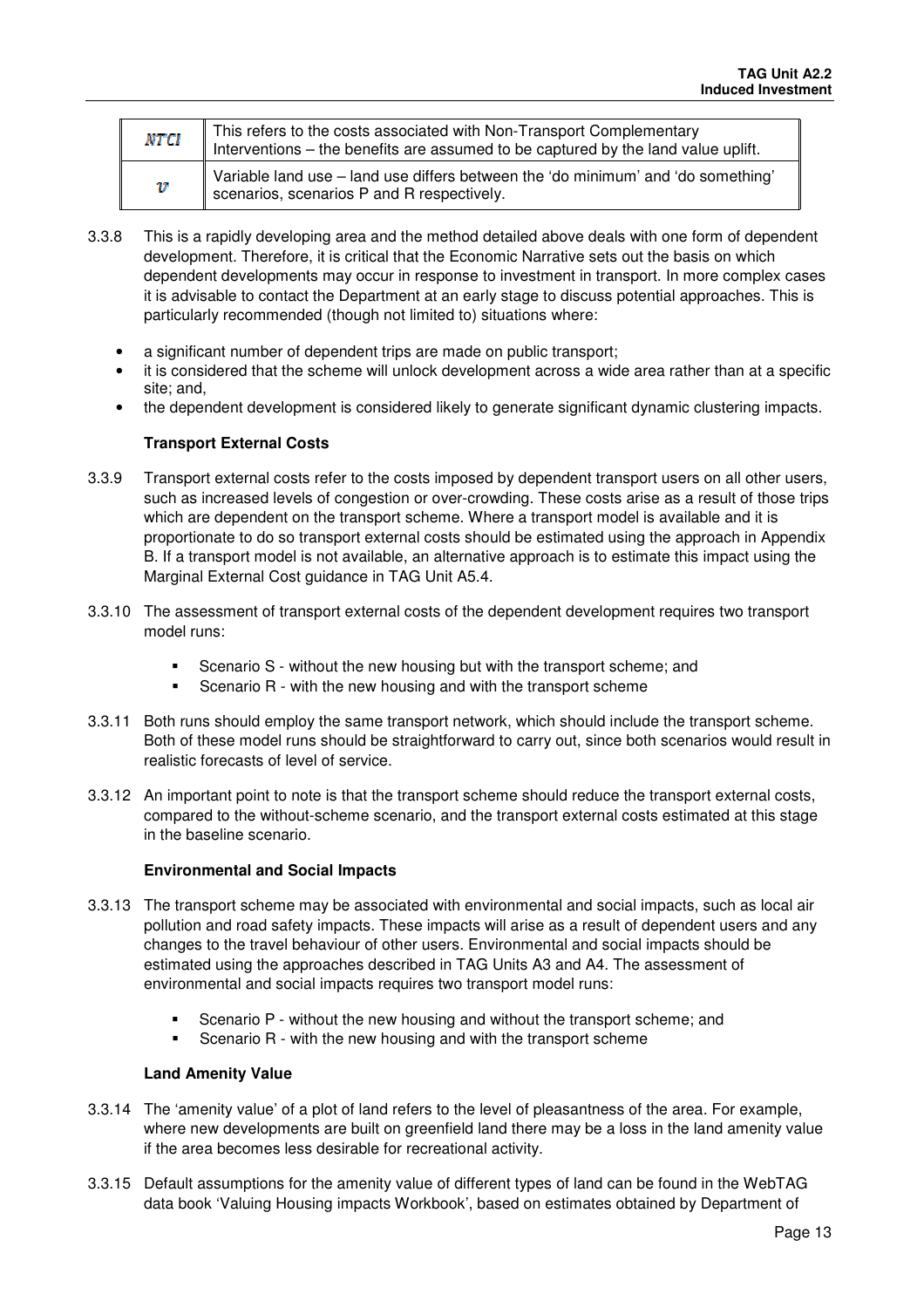Communities and Local Government (2001). The welfare impact from the change in land amenity value can be estimated as the difference between the present value benefits for different land types: it is assumed that developed land has no amenity value, such that land use change is associated with a loss of amenity value.

> $LAV =$  Amenity Value peveloped Land - Amenity Value Existing Land Vse  $LAV = -$  Amenity Value  $_{Existions}$  Land Use

3.3.16 Where a scheme is expected to have major landscape impacts it may be desirable to undertake context-specific analysis for the change in land amenity value.

### **Land Value Uplift and Displacement**

- 3.3.17 Land value uplift measures the difference between the price of land in its new and former uses and represents the private gain to land owners. It provides a convenient way of estimating the economic value of a development which is dependent on a transport intervention. It should only ever be used in the appraisals of dependent developments.
- 3.3.18 Land value uplift will capture any impacts which are capitalised into land values. It could potentially capture any of the following impacts: user benefits, land market distortions and other wider economic impacts, such as agglomeration economies.
- 3.3.19 In the case of the dependent development the associated land value uplift will capture user benefits to new residents, which are missing from user benefits estimated under fixed land use; these can be considered additional to the fixed land use user benefits estimated via the rule of a half methodology. Note land value uplift should only be estimated for those parts of the development which are dependent on the transport investment. Nevertheless, there are challenges associated with the use of land value uplift in transport appraisal:
	- 1. Theory suggests the relationship between land rents and GTCs is ambiguous; land rents need not necessarily increase in response to GTC reductions, the response will depend upon the elasticity of substitution between land and other consumption goods; $3$
	- 2. Land value uplift will capture any impacts capitalised into land, such that causal factors are ambiguous: it could potentially include the welfare associated with wider economic impacts and complementary interventions, which could potentially lead to double-counting or the false attribution of benefits respectively. For this reason consideration should be given in the Economic Narrative on the degree to which there is an overlap between land value uplift, direct transport benefits and other wider economic impacts; and
	- 3. Land value uplift is a local site specific measure, as such it will not account for the loss of land value on other sites, which will occur if there is a relocation of economic activity. In other words it fails to account for displacement. Furthermore, there is a lack of robust evidence on displacement factors – the extent to which land value uplift at one specific plot is at the expense of another area – which could lead to inaccurate estimates of the net land value change.
- 3.3.20 For these reasons, the scheme promoter should attempt to identify the causal factors driving the land value uplift, such as user benefit capitalisation, land market distortions or other wider economic impacts. The robustness of land value uplift as a measure of welfare will depend on the extent to which these factors have been identified and evidenced. It is included as an

l 3 Arnott, R. J. & Stiglitz, J. E. (1981), "Aggregate Land Rents and Aggregate Transport Costs," Economic Journal, Royal Economic Society, vo. 91 (362), pages 331-347, June

<sup>4</sup> https://www.gov.uk/government/publications/department-for-communities-and-local-government-appraisalguide

<sup>5</sup> https://www.gov.uk/government/organisations/valuation-office-agency/about/statistics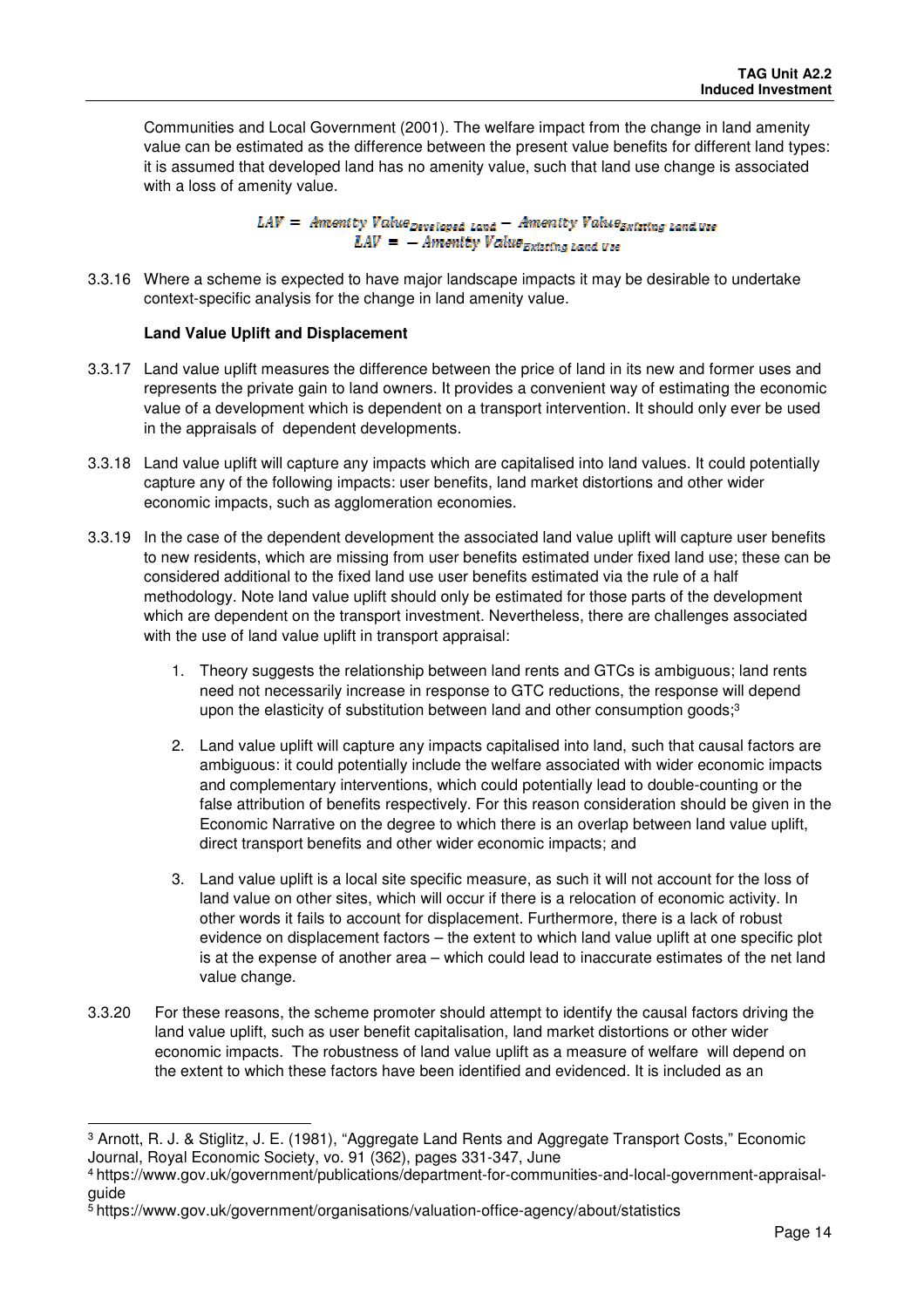indicative monetised impact within the value for money assessment – see section 5 for details on reporting the land value uplift associated with dependent developments.

- 3.3.21 The preferred method to estimate land value uplift is the residual valuation methodology see Appendix A. The application of this methodology will require a valuation surveyor. Where this is not possible, land prices can be estimated by comparison to similar developments or using benchmark estimates from land value surveys. Potential sources of benchmark land price data include the following:
	- DCLG (2016)<sup>4</sup> provides estimates for the average prices of residential, greenfield and brownfield land in England (with residential land split by Local Authority).
	- VOA (2011)<sup>5</sup> provides estimates for average land prices for greenfield land, residential developments, retail developers, offices and industrial developments split by region.
	- DCLG's appraisal guidance<sup>4</sup> includes data for average land-value uplifts for new business parks and city centre developments on brownfield and greenfield land split by region.
- 3.3.22 Note benchmark results will not be context specific and could provide estimates significantly different from the outturn.
- 3.3.23 All land prices should be converted to the same base year as the rest of the transport appraisal and reported in market prices (i.e. including indirect tax).

As mentioned in above, land value uplift is a local site specific measure and does not account for the relocation (displacement) of economic activity or households from other locations. As a result land value uplift is likely to over-estimate the national welfare effect of a dependent development. For example, new offices or houses in one location may reduce the level of economic activity or number of households elsewhere, if businesses or households were to relocate. Thus land value uplift should be adjusted to account for displacement.

- 3.3.24 In keeping with the wider economic impacts framework, the starting position is that local impacts represent the displacement of activity from other locations. For this assumption to be relaxed evidence should be presented which demonstrates that the economic impacts are at least in part additional at the national level; note only welfare effects at the national level can be included in the value for money assessment.
- 3.3.25 There is currently limited evaluation evidence on additionality. It is recommended that scheme promoters use the approach set out in the DCLG guidance.<sup>4</sup>
- 3.3.26 Even in cases where the land value uplift is 100% displaced there could be other market failures present, such as agglomeration impacts, which make the identified site more attractive than the alternatives. If such a case were made, the market failures and an appropriate valuation methodology would need to be identified and justified in the Economic Narrative. Note if the market failure cannot be valued, the impact should be reported as a non-monetised impact in the value for money assessment.

### **Other Non-Transport Complementary Interventions**

3.3.27 Development may be also dependent on non-transport complementary interventions, such as the provision of local schools or utilities. For this reason the land value uplift associated with a scheme may not be entirely attributable to the transport investment. If the costs are known, these should be included in the valuation of the dependent development as disbenefits to ensure the analysis reflects all known and quantifiable costs and benefits.

l 4

https://www.gov.uk/government/uploads/system/uploads/attachment\_data/file/576427/161129\_Appraisal\_G uidance.pdf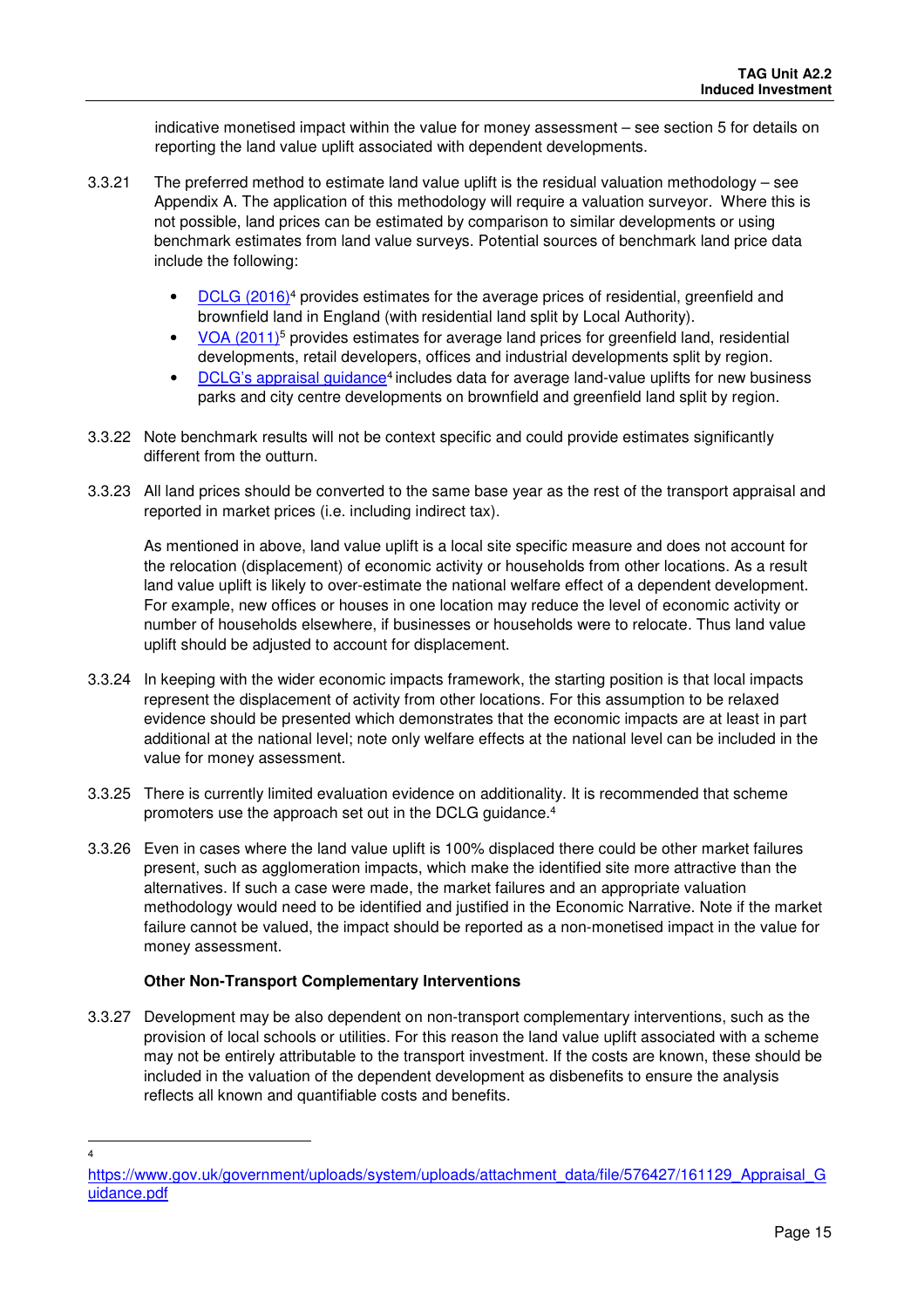3.3.28 Note it may be the case that the costs of non-transport complementary interventions are unknown. In such instances, non-transport complementary interventions should be reported in the Economic Case together with an explicit acknowledgement that it has not been possible to cost these and care should be taken when interpreting the benefits of the transport scheme.

### **Estimating Jobs and GDP Impacts**

- 3.3.29 The local or national jobs and GDP impacts associated with a dependent development cannot be inferred from the land value uplift approach. If an estimate of jobs and GDP is considered relevant to the Transport Business Case, such as to inform an economic objective in the Strategic Case, these may be estimated by way of 'additionality modelling' – see TAG Unit M5.3 – Supplementary Economy Modelling.
- 3.3.30 Note estimates of jobs and GDP should **not** be reported in the Value for Money asessment, as these are non-welfare measures. Land value uplift is the appropriate measure of welfare associated with a dependent development, as it values distortions in the land market.

### **3.4 Checklist for Appraising Site-Specific Dependent Developments**

3.4.1 Table 3 provides a checklist of the key evidence requirements when quantifying and valuing sitespecific dependent developments.

| Table 3 - Site-Specific Dependent Development Checklist                                                                                                                      |              |
|------------------------------------------------------------------------------------------------------------------------------------------------------------------------------|--------------|
| Issues                                                                                                                                                                       | <b>Check</b> |
| Identify and quantify potential site-specific developments;                                                                                                                  |              |
| Demonstrate that these developments are 'dependent' on the transport<br>improvement                                                                                          |              |
| Identify market or government failures associated with these<br>developments                                                                                                 |              |
| Demonstrate that welfare gains from site-specific dependent<br>developments are 'additional' at the national level (i.e. increase the<br>productive capacity of the country) |              |
| Identify and value other public-sector costs associated with enabling<br>dependent developments                                                                              |              |
| Estimate the welfare impacts associated with these site-specific<br>dependent developments                                                                                   |              |
| (If required) estimate the jobs and GDP impacts associated with site-<br>specific dependent developments                                                                     |              |
| Undertake uncertainty and scenario testing                                                                                                                                   |              |

# **4 Quantifying and Valuing Output Change in Imperfectly Competitive Markets**

# **4.1 Introduction**

- 4.1.1 Output change in imperfectly competitive markets refers to changes in the level of economic activity as a result of a transport investment. Changes in the level of output as a result of a transport investment are not unique to imperfectly competitive markets. However, the presence of a market failure – the market structure affecting the level of competition – means that there are additional sources of welfare which should be captured.
- 4.1.2 In a perfectly competitive market the value of the output is equal to the cost of production. A reduction in generalised travel costs lowers the costs of production, which as noted in section 2 acts to raise the effective return to capital and induce investment. The value of the resulting increased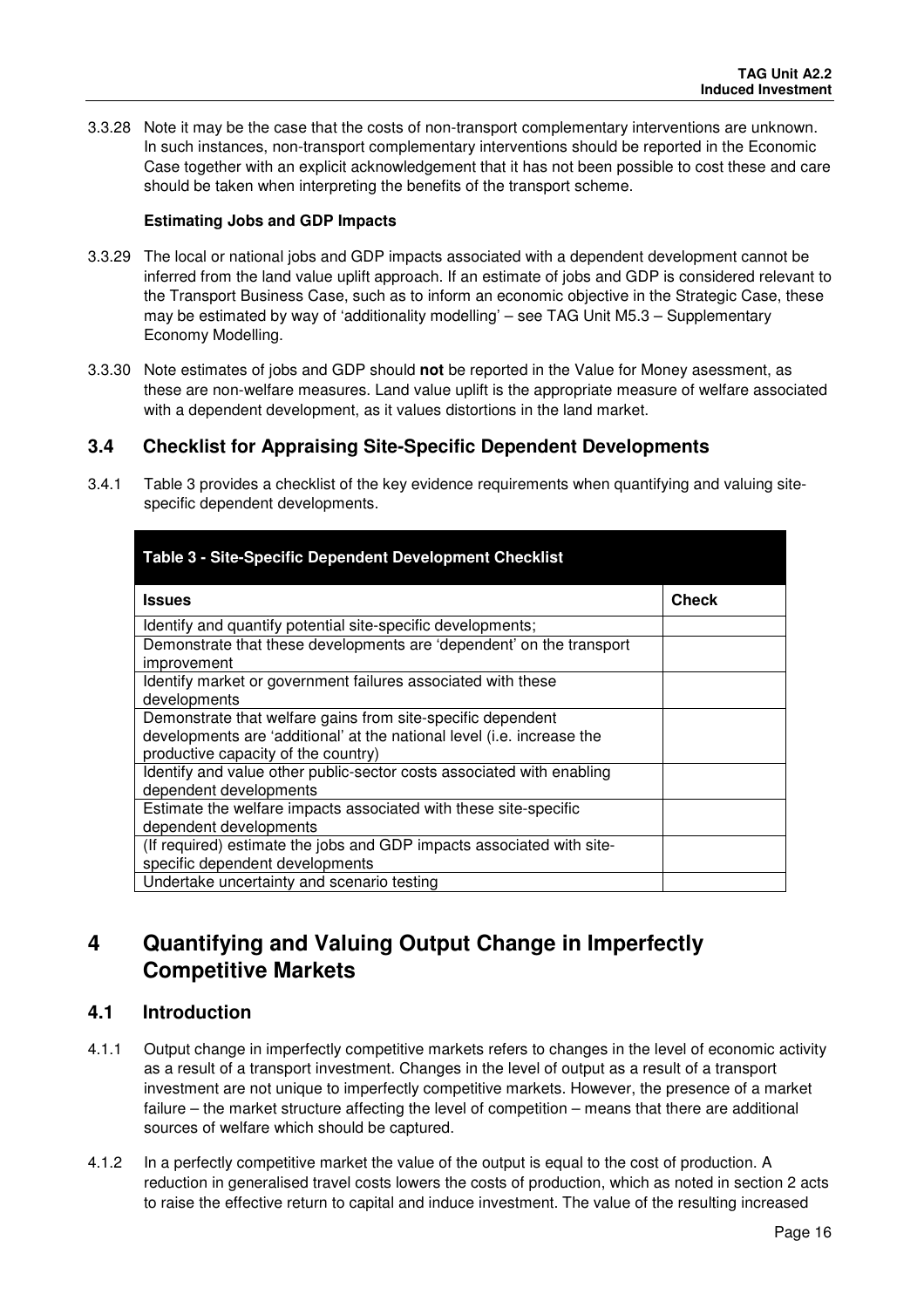output will equal the magnitude of the change in generalised travel costs. Therefore the welfare effects, associated with increased output, resulting from a transport investment will be fully captured by business user benefits.

- 4.1.3 In the case of imperfectly competitive markets the value of the output is greater than the costs of production. As in the case of perfect competition, a reduction in generalised travel cost will induce investment and hence output. However, the value of the resulting increased output will not be fully captured by the magnitude of the change in generalised travel costs. Business user benefits will therefore fail to capture the total value of the output change. The methodology described below estimates the additional welfare effects, associated with increased output in imperfectly competitive markets, resulting from a transport investment.
- 4.1.4 Prior to analysing output changes in imperfectly competitive markets an Economic Narrative should be produced. It should include information on the following: (1) identify potential changes in output as a result of a transport investment and justify these; (2) identify the sources of welfare, including any market failures and distortions; and (3) outline how the output change will be quantified and valued. See A2.1 - Wider Impacts Overview for guidance on producing an Economic Narrative.
	- This section provides guidance for quantifying and valuing the benefits associated with output change in imperfectly competitive markets. The methodology contained within the section implicitly assumes induced investment and land use but these are not quantified. The structure of this section is as follows:
		- Section 4.2 provides guidance to quantify output change in imperfectly competitive markets;
		- Section 4.3 provides guidance to value dependent developments; and
		- Section 4.4 provides a checklist for valuing the welfare, jobs and GDP impacts of sitespecific dependent developments.

### **4.2 Quantifying Output Change in Imperfectly Competitive Markets**

- 4.2.1 The methodology to estimate output change in imperfectly competitive markets does not seek to explicitly quantify the change to net investment or the associated land use. Instead the methodology uses the conventional transport user benefits and applies an uplift factor.
- 4.2.2 The estimation of convention transport user-benefit assessment requires two transport scenarios, in which the only difference is the presence of the transport scheme in the do-something.
- 4.2.3 Note because of potential double-counting, output change in imperfectly competitive markets should **not** be estimated in cases of dependent development. If output change in imperfectly competitive markets are to be estimated with variable land use, scenarios A and C in Table 3 of TAG Unit A2.1 should be used. See A1.3 User and Provider Impacts for guidance on how to estimate user benefits.

### **4.3 Valuing Output Change in Imperfectly Competitive Markets**

#### **Welfare Effects**

- 4.3.1 The welfare effects which arise due to the presence of imperfect competition (the market structure distorts the efficient operation of the market), is estimated by applying a 10% uplift factor to the business and freight user benefits – see DfT (2005) for an explanation of how this has been estimated.
- 4.3.2 The methodology outlined here is a simplified approach. Supplementary economy modelling may be used to ascertain more context specific estimates of the welfare effects arising from imperfect competition – see M5.3 Supplementary Economy Modelling. Note the results of supplementary economy modelling should be reported alongside those derived from the methodology in this section and will only be included as an indicative monetised impact in the value for money assessment.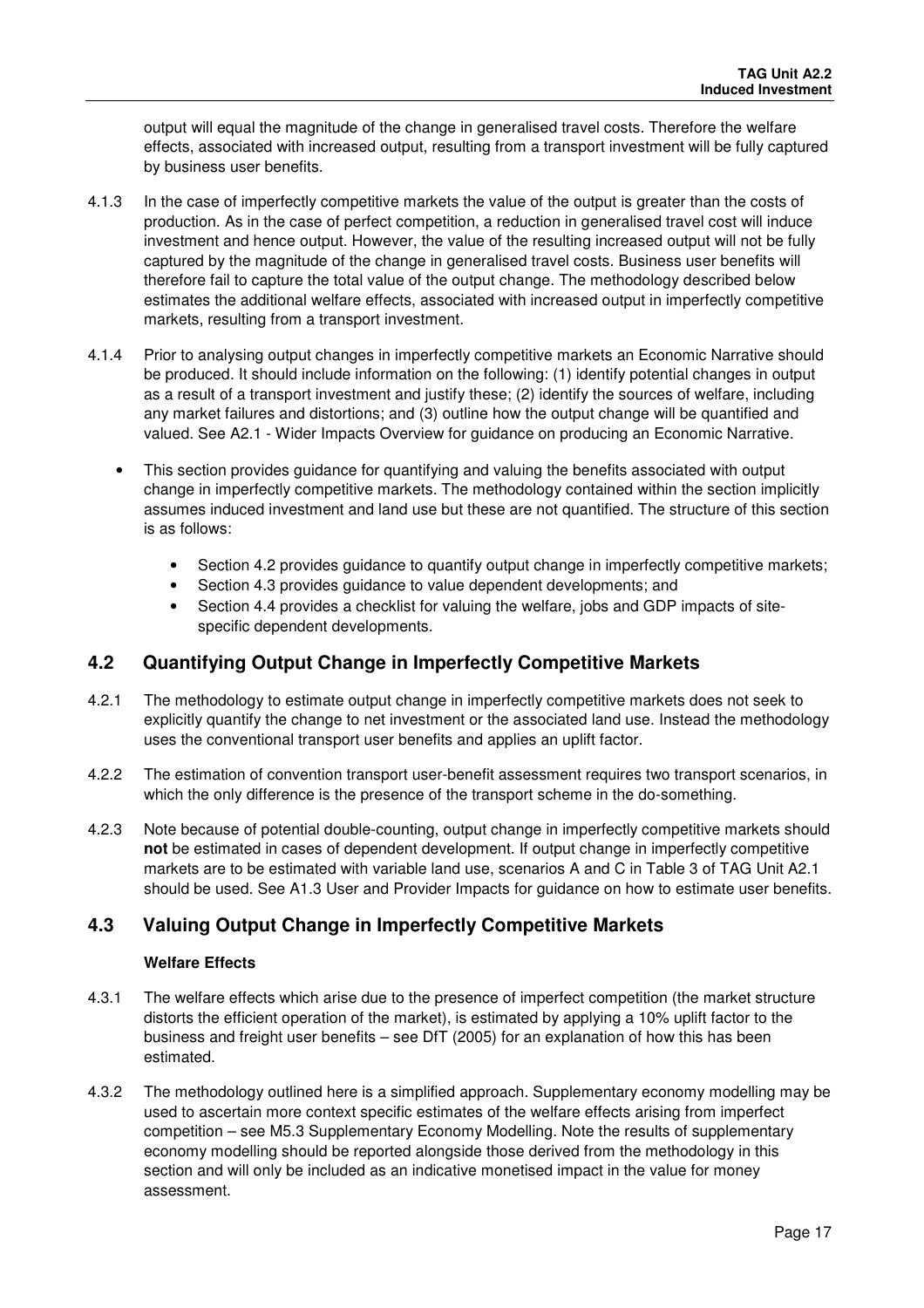4.3.3 Output change in imperfectly competitive markets does not need to be interpolated between modelled years or extrapolated after the final modelled year. This is because it is a proportion of business user benefits which should have already been interpolated and extrapolated – see TAG Unit A1.3.

### **Estimating Jobs and GDP Impacts**

4.3.4 The increase in GDP associated with output change in imperfectly competitive markets is equal to the additional welfare, as estimated by the 10% uplift (described above). It is not possible to infer the change in jobs associated with increased output. As a consequence where there is a desire to estimate the change in employment associated with increased production this should be done following principles laid out in M5.3 – Supplementary Economy Modelling.

# **4.4 Checklist for Appraising Output Change in Imperfectly Competitive Markets**

4.4.1 Table 4 provides a checklist of the key evidence requirements when quantifying and valuing wider economic impacts from output change in imperfectly competitive markets.

| Table 4 - Output Change in Imperfectly Competitive Markets Checklist                              |              |
|---------------------------------------------------------------------------------------------------|--------------|
| <b>Issues</b>                                                                                     | <b>Check</b> |
| Provide evidence that businesses will increase output in response to the<br>transport improvement |              |
| Valuing transport user benefits                                                                   |              |
| Value the wider economic impact from output change in imperfectly<br>competitive markets          |              |

# **5 Reporting Induced Investment Impacts**

- 5.1.1 The purpose of the Transport Business Case is to aid the decision making process by presenting evidence of the potential impacts of a transport scheme in a transparent and consistent manner. Thus where the expectation of induced investment impacts can be justified and credible analysis produced, these should be reported.
- 5.1.2 Welfare and non-welfare measures of induced investment impacts are reported in the Economic Case. Welfare measures inform a scheme's Value for Money assessment. Whilst in certain circumstances, non-welfare measures may also be referenced in the Strategic Case if they can usefully inform the extent to which an economic objective will be met. For example, an economic objective to boost local housing levels may be best informed by expectations of the number of new houses that will be created by a scheme. See TAG Unit A2.1, Section 2 for details on the relationship between welfare and non-welfare measures; and TAG Unit A2.1, Section 7 for details on the reporting of welfare and non-welfare measures of economic impacts.
- 5.1.3 An Economic Impacts Report (EIR) should be included as an annex to the Economic Case that details all of the technical analysis underlying the measures reported in the Economic Case - see TAG Unit A2.1, Section 6 for details on producing an EIR.

# **6 References**

Arnott, R. J., Stiglitz, J. E., (1981). "Aggregate Land Rents and Aggregate Transport Costs", The Economic Journal Vol 91, page 331-347

Bates, J., (2006). "Economic evaluation and transport modelling: theory and practice". In: Axhausen, K. (Ed.), Moving Through Nets: The Physical and Social Dimensions of Travel. Pergamon, Oxford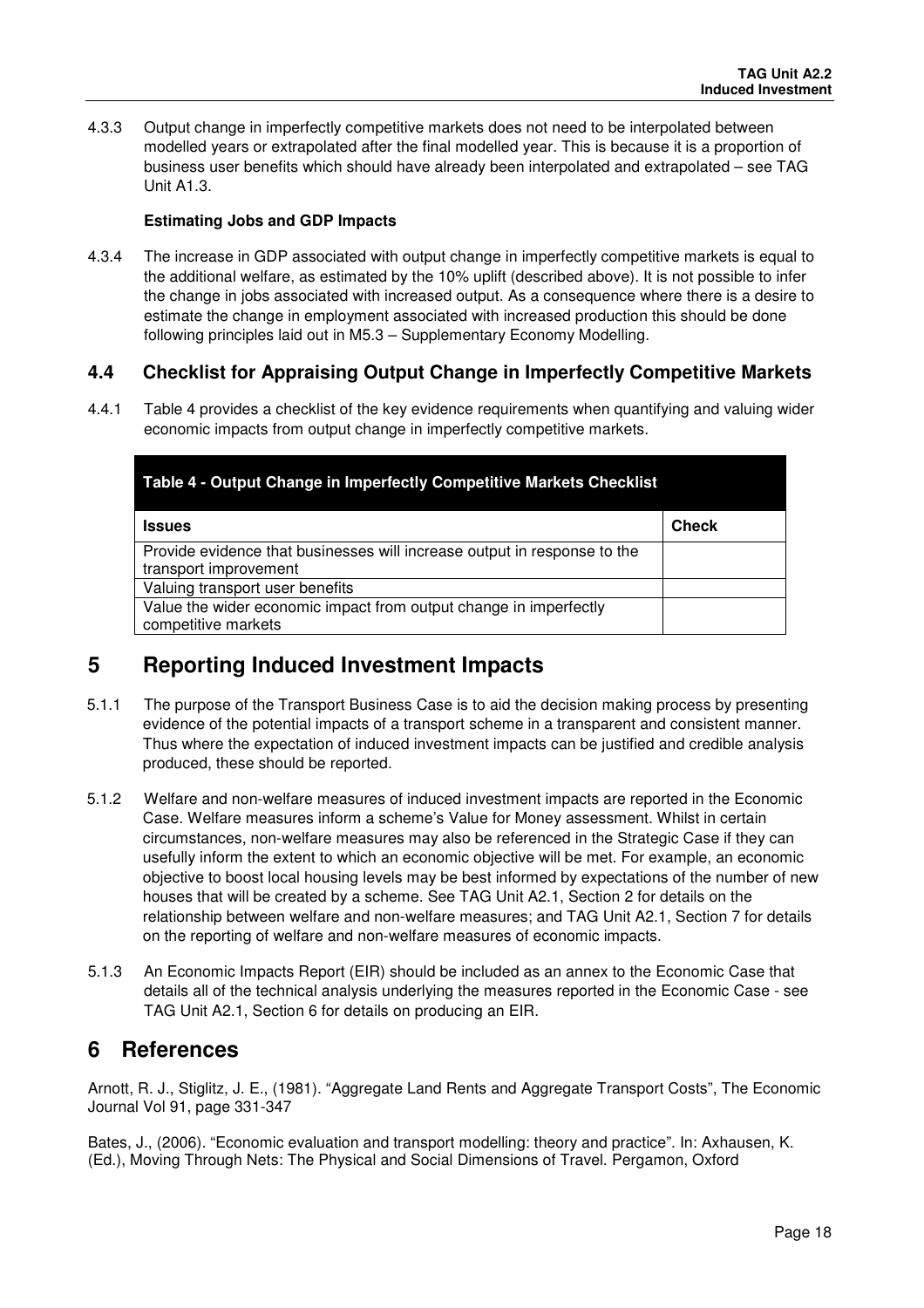Department for Business Innovation and Skills (2009). "Research to improve the assessment of additionality"

Department of Communities and Local Government (2001)."Valuing the External Benefits of Undeveloped Land: A Review of Economic Literature"

Department for Transport (2005), "Transport, Wider Economic Benefits, and Impacts on GDP"

DfT (2013). "Value for money assessment: advice note for local transport decision makers"

Geurs, K., Zondag, B., de Jong, G., de Bok, M., (2010). "Accessibility appraisal of land-use/transport policy strategies: More than just adding up travel-time savings", Transportation Research Part D 15 (2010) 382– 393

Martínez, F.J., Araya, C., (2000). "A note on trip benefits in spatial interaction models". Journal of Regional Science 40, 789–796.

Simmonds. D. C., and Bates. J. (2001) "Appraisal in land-use/transport interaction: design". Report to Government Office for the North-West.

Simmonds, D.C. (2012). "Advancing appraisal: from transport economic efficiency to land use transport economic efficiency". European Transport Conference, Glasgow, 2012

Venables, A. J. (2015). "Incorporating wider economic impacts within cost-benefit appraisal" Discussion paper for International Transport Forum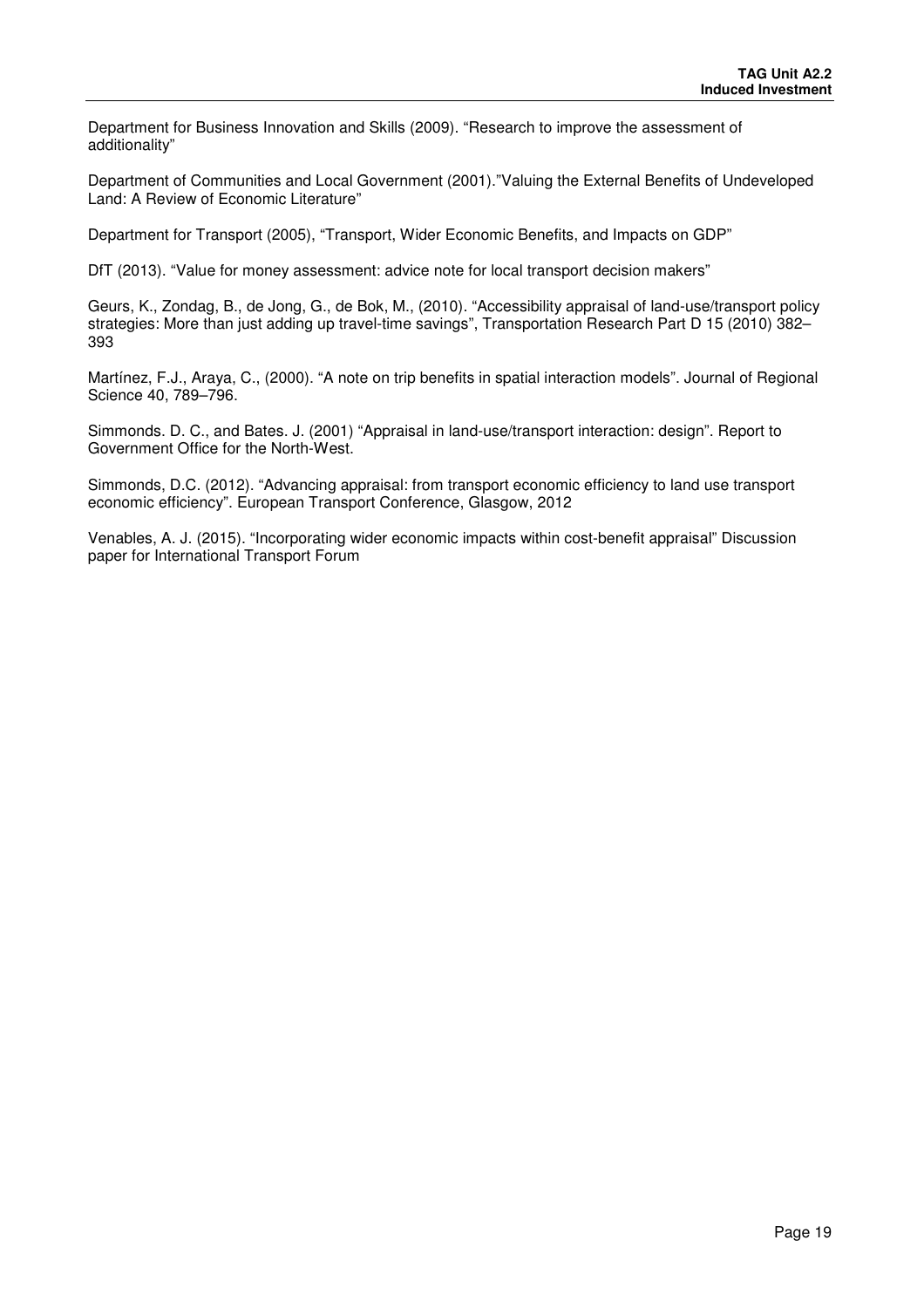# **Appendix A Use of transport models to test and account for dependent development**

# **A.1 Introduction**

- A.1.1 Section 3 outlines the purpose of testing for dependency of a transport scheme that unlocks land use development. This appendix discusses how the analyst should go about this using modelling tools to determine the dependency of identified site-specific developments on transport investment. For larger-scale, non-specific developments derived from land use or economic models, the analyst should refer to TAG Unit M5.3 – Supplementary Economic Modelling.
- A.1.2 This annex describes two important processes:
	- Calculating the volume of dependent developments that cannot be accommodated without a transport intervention ("dependency testing");
	- Creation of a new baseline scenario that accommodates non-dependent development to allow for the calculation of the benefits and externalities arising from the volume of development identified that is dependent.
- A.1.3 To facilitate understanding, the reader may wish to assume the case that one large development site has been identified that is more than likely to reduce the surrounding transport network to an insufficient level of service. In reality there may be a number of different sites contributing to this outcome, which may require more care and judgment from the analyst in assessing dependency. This is explained later.

### **A.2 Testing for dependency**

- A.2.1 The purpose of dependency testing is to determine at what point proposed site-specific developments will breach a 'reasonable level of service' on the transport network. In practice, transport networks often operate beyond the limits of a 'reasonable level of service', so it is not practical to define specific thresholds for a dependency test. However, it should be possible to form an opinion of whether or not a "reasonable level" is being met, based on readily available network characteristics. Therefore, this guidance is not prescriptive, but relies on the application of judgement supported by evidence.
- A.2.2 This is a key step in the process. If development is not dependent on a transport scheme, then the need for a transport scheme should be considered solely on transport grounds, as one would for a standard appraisal. In order to accept evidence of dependent development impacts, DfT would require the methodology set out in this Unit to be followed.
- A.2.3 The definition of dependency focuses on the impact of land use development on the existing transport network. Land use development may be dependent on a wide variety of other factors, but for a transport authority the key issue in determining whether a transport scheme is required is the impact of new development on the current transport network.
- A.2.4 This step in the process must achieve two objectives. First, it must determine whether new development is dependent on the provision of some form of publicly funded transport scheme. Then, if dependency exists, the analyst must estimate how many planned new developments are dependent.
- A.2.5 To test for dependency, two initial scenarios are required:

**Baseline Scenario** - without the development and without any form of transport scheme;

**Scenario Q** - with the whole development but without any form of transport Fscheme.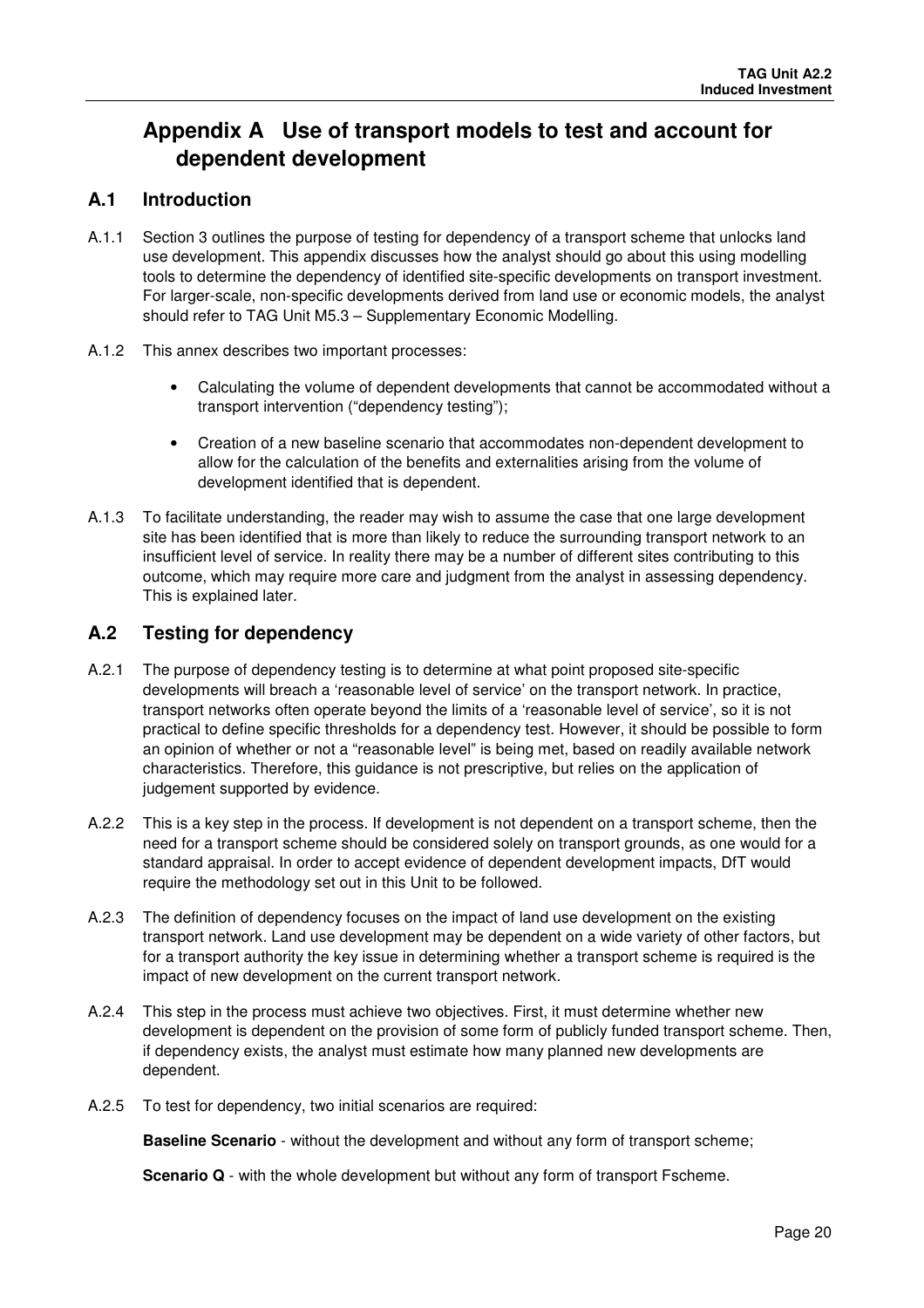A.2.6 Scenario Q will be controlled to total trip end growth from the NTEM data set across the study area. The baseline scenario will not include the trips ends associated with the development that are being tested for dependency. For clarity:

Total trips in baseline scenario = Total Trips in Scenario Q (controlled to NTEM) – Development trips.

- A.2.7 The analyst needs to control the total trip ends in the matrix of Scenario Q to NTEM growth between the base year and forecast year. For the baseline scenario the productions and attractions associated with the development will need to be removed; this includes the productions and attractions associated within the zones that host the specific development site, but also the associated trip ends from elsewhere in the matrix. A simple approach may be to factor the trip ends across zones in the study area downwards to reflect this decrease. It should be recognised that 'study area' in this context is more likely to concern trips in the locale of the development, and will have a lower influence on more distant zones in the model in question, and this should be reflected in the matrix adjustment. TAG Unit M4 – Forecasting and Uncertainty gives details in matrix adjustment taking into account different patterns of development in forecast matrices.
- A.2.8 The analyst needs to judge, for the zones that host the development site(s), the appropriate level of growth between the base and forecast years and the associated trips where the development is included for Scenario Q. The simplest approach will be to add to the core NTEM growth in these zones and remove trips from other zones in the matrix to compensate. However, the analyst should take care not to overstate the amount of possible development in individual zones as this could affect the fidelity of the dependency test.
- A.2.9 For the baseline scenario this could result in growth in these zones being higher or lower than the growth from NTEM for these zones. The rationale is that presumably in many cases part of the NTEM growth is likely to be associated with the dependent development being examined. If that is the case, and trips in these zones are subtracted from the growth provided by NTEM for the baseline scenario, the level of development (and hence trips in the matrix) should not be lower in the forecast matrix than the base year (i.e. lower than zero growth).
- A.2.10 In the following, it is assumed that in the baseline scenario the network provides a reasonable level of service. Clearly if that is not the case then the new development is likely to be wholly dependent on some form of transport scheme. However, it must be demonstrated that the baseline scenario does not provide a reasonable level of service before this conclusion can be reached.
- A.2.11 Attention should focus on those parts of the network where the new development is expected to have greatest impact. If, in Scenario Q, the network no longer provides a reasonable level of service in those locations, then at least some of the new development can be assumed to be dependent on some form of transport scheme.
- A.2.12 The simplest approach to determining whether the network provides a reasonable level of service is to compare forecast transport demand at key locations with available capacity. This approach is likely to be appropriate where new development is restricted to a single site. It may be possible to adopt this approach without using a transport model.
- A.2.13 However, where new development is large, and/or new development is located in a number of different places, and/or the impact on the transport network is complex, this approach may be difficult to apply and interpret. In these circumstances, a transport model and a more detailed assessment of the impact of the development on the network will be needed.
- A.2.14 Model runs for the baseline scenario and scenario Q will usually be required. In some cases, it may be impossible to carry out the model run for Scenario Q - the model may not converge, for example. Provided the model is properly specified, this may be taken as evidence that the new housing is at least partially dependent on a transport scheme.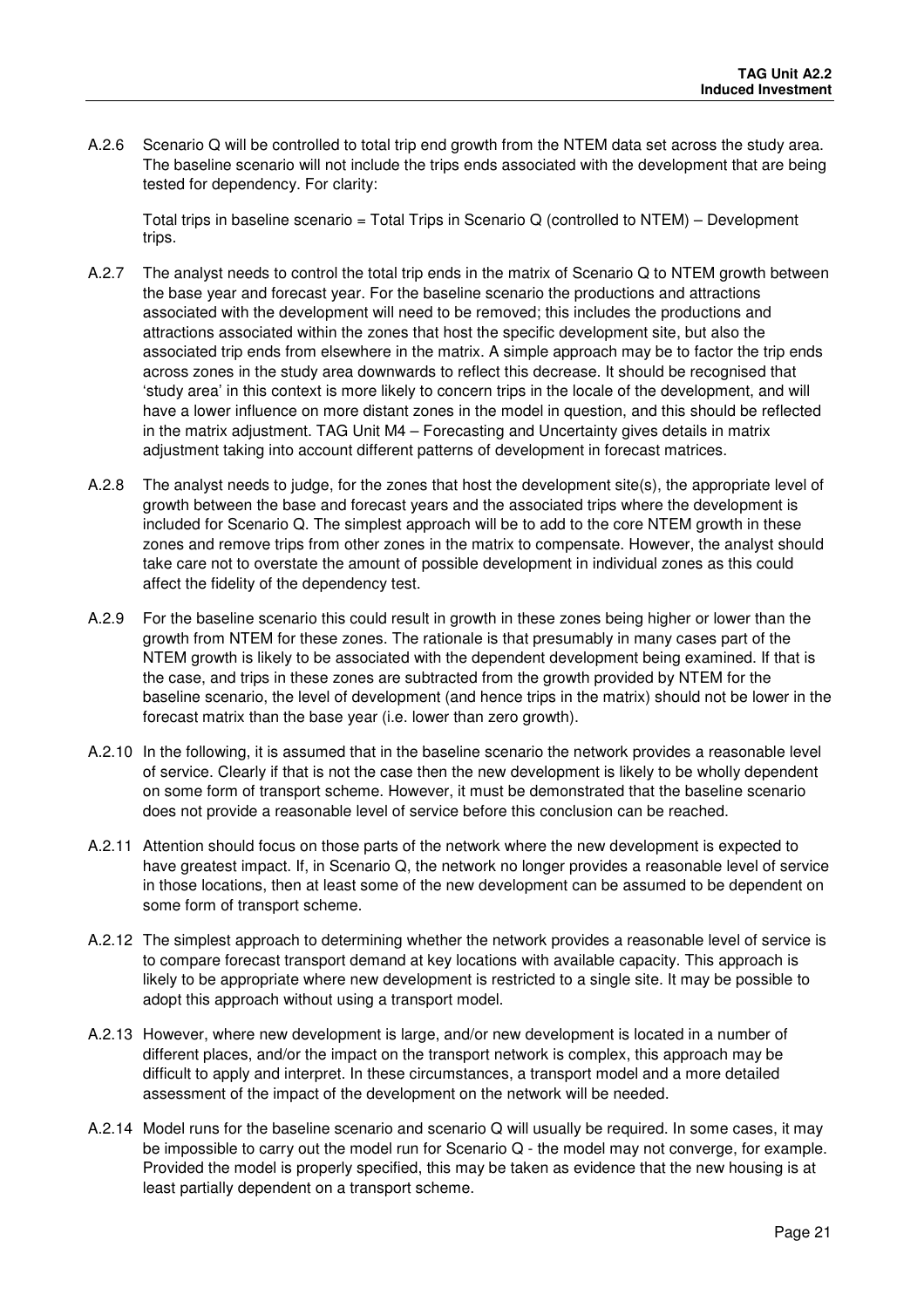- A.2.15 Comparison of the model outputs for the baseline scenario and scenario Q will reveal where the new development has had the greatest impact on the level of service on the network. Dependency testing should focus on those key locations where there are significant increases in traffic flows or passenger loadings.
- A.2.16 Increases in traffic flows on highway networks will usually result in increased travel costs. To demonstrate dependency, increased travel costs in key locations affected by new development must be exceptional, demonstrating that the network has reached a critical point. The analysis should examine link transit times and junction delays in those key locations. If link transit times have increased sharply, or if significant junction delays have emerged, this may be taken as evidence of dependency.
- A.2.17 It may be helpful to calculate the transport external costs for links at key locations in the network for details of how to do this, see Appendix B. Transport external costs (or transport external costs per existing transport user) will reflect the size of the development and its impact on existing users.
- A.2.18 Essentially, the volume versus the capacity of links and junctions will have a fundamental influence on transport external costs (i.e. transit times and congestion), and the local network needs to be examined to identify instances where flows become unacceptably large.
- A.2.19 Where development is expected in a number of locations, it cannot be assumed that all of the new development is dependent. Further analysis is required to determine which developments are dependent and which are not. Developments that contribute only a small number of trips to the flows at key locations may be assumed to be not dependent on a transport scheme. To understand why this is so, consider the impact of a development in isolation, rather than as part of a package of developments. If its impact at the key location is small, it should be assumed that it is not dependent on a transport scheme at that location.

#### **Creating a do minimum scenario – Scenario P**

- A.2.20 After dependency has been tested and the scope of how new developments create unacceptable externalities on the transport network has been understood, the next step is to explore whether a reduced level of new development could be accommodated on the network without some kind of transport scheme. This will allow for an estimate to be made of the volume of new development that may be assumed to be dependent on some form of transport scheme.
- A.2.21 This analysis may be carried out using a trial and error process, reducing the number of dwellings or employment floorspace from Scenario Q (and hence the number of trips generated) and repeating the dependency analysis discussed above until a level of new development is found that does not lead to an unacceptable level of service on the transport network. Where new developments are expected in a number of locations, those developments that have been demonstrated to be not dependent on a transport scheme should not be included in this analysis. It should, however, be included in the background pattern of housing development (i.e. assumed to be present in both scenarios).
- A.2.22 This analysis should have resulted in an estimate of the number (and, where multiple development locations are being considered, the location) of new homes or amount of new employment floorspace in the development site(s) that are dependent on the provision of a transport scheme.
- A.2.23 This process produces a new do minimum scenario (Scenario P) that includes all development that is judged to be 'non-dependent', Scenario P, to the point at which the transport network can accommodate them without exceeding an acceptable level of service. This scenario will then be used in the subsequent steps in the process to identify the welfare impacts of the volume of new development that is judged to be dependent on transport intervention.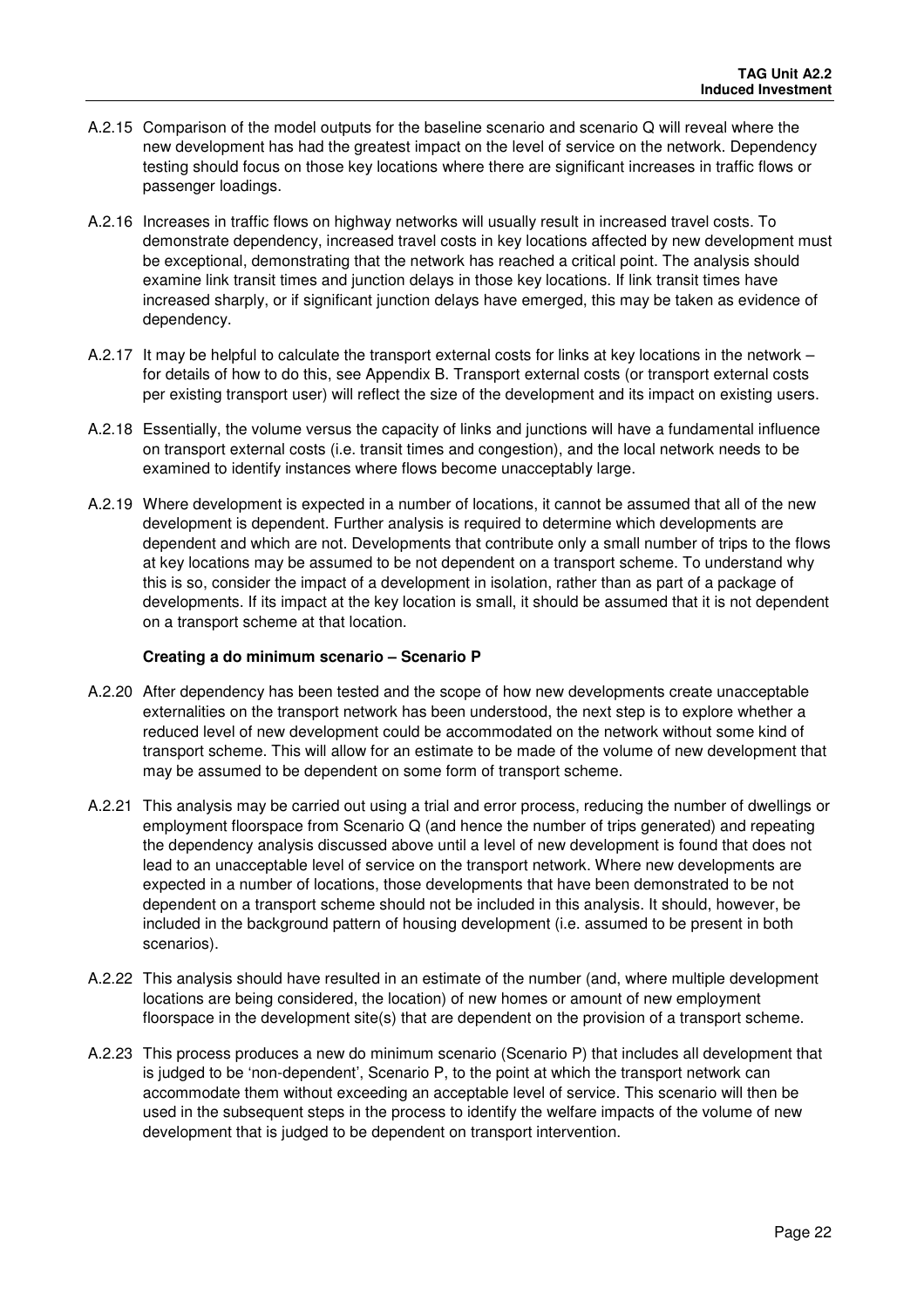# **A.3 Modelling Considerations**

A.3.1 The Department recommends that all scenarios be modelled using standard modelling methods. This will be an appropriately calibrated assignment model with sufficient detail in the area of interest (see TAG Unit M3.1 – Highway Assignment Modelling and where public transport is a particular consideration TAG Unit M3.2 – Public Transport Assignment Modelling). If in scope of the transport problem, a variable demand model should also be used in principle (see TAG Unit M2 – Variable Demand Modelling for the prerequisites). Where non-standard approaches are proposed, analysts should discuss this with the Department.

### **Modelling the Four Scenarios**

- A.3.2 **Baseline Scenario** requires selected developments to be omitted. This involves identifying the number of dwellings/ amount of employment floorspace comprising a potentially dependent development and removing the associated number of trip ends from those zones in the trip matrix (or, indeed, not including the growth in trip ends that would occur should these developments go ahead). The TEMPRO software may be used for this purpose<sup>5</sup>.
- A.3.3 For **Scenario Q**, the first step is to explicitly model each development that is expected to have a significant impact on level of service on the transport network and thus is likely to be dependent on a transport scheme. This essentially involves including all of the development trips at each identified site that is potentially dependent. The total trip end growth in this scenario should be controlled to NTEM growth.
- A.3.4 **Scenario P** is constructed via the process described in the previous Section it is characterised by a matrix of trips that include all trips at the identified development sites that may be accommodated before breaching an acceptable level of service on the transport network. At this stage, the dependency testing analysis has been completed, and the baseline scenario is no longer used.

Modelling for **Scenarios R** and **S** should follow standard modelling procedures. In each case, the analysis must add a transport scheme to the appropriate 'without scheme' network. Scenario R should build upon scenario Q, with scenario S building on scenario P.

### **Use of Variable Demand Modelling**

l

- A.3.5 A key issue to consider when modelling scenario Q is whether variable demand modelling is needed. The Department recommends that the usual standards should be applied: if a fixed matrix analysis suggests that the housing development significantly increases network congestion, variable demand modelling of some sort should be applied. The application of variable demand modelling may suggest that the trips generated by the development can be accommodated on the network (for example, bus services may accommodate much of the travel demand related to the site so traffic congestion may remain acceptable). In that case, the housing development is not dependent and the appraisal of any transport scheme may follow standard guidelines, taking scenario Q as the 'without scheme' scenario.
- A.3.6 It may be argued that the application of variable demand modelling means that dependent trips from the development are imposing costs on all other trips. This may be true, but is irrelevant. Growth in the number of developments over time and their impact on user costs in the 'without scheme' scenario is an integral part of forecasting for standard scheme appraisal. Provided the overall level of service remains satisfactory, some increase in costs to existing users is acceptable. This guidance is intended to address circumstances, where specific, localised developments result in an unacceptable – and therefore unrealistic – level of service on the network.

<sup>5</sup> See guidance at https://www.gov.uk/government/collections/tempro and also TAG Unit M4 – Forecasting and Uncertainty.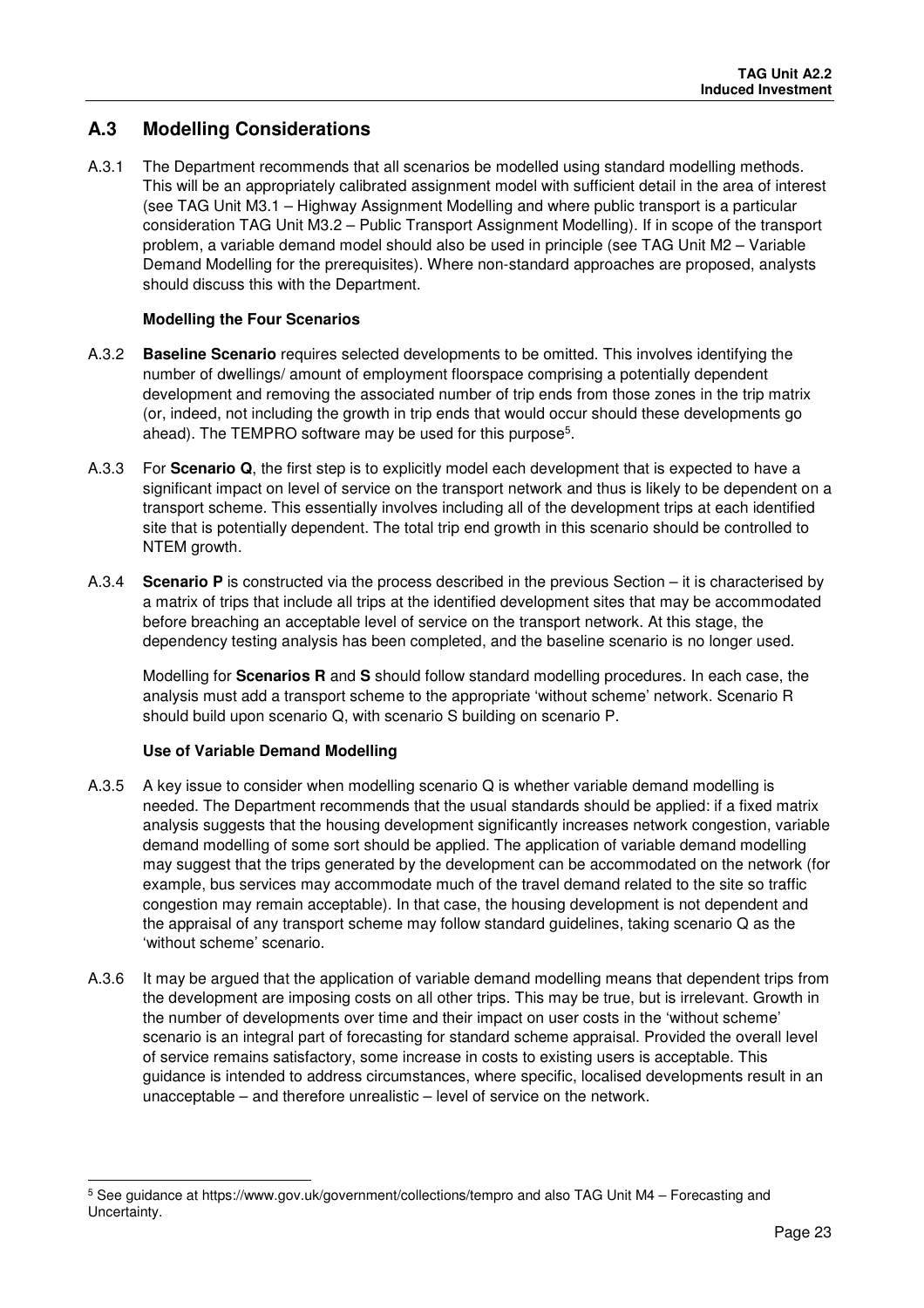# **Appendix B Transport External Costs Arising as a Result of Land Use Development: Technical Theory and Detail**

# **B.1 Principles**

- B.1.1 Most land use developments give rise to trips on transport networks. These trips are usually regarded as 'new' trips (though, in reality many will have been diverted from other locations). These trips take place on transport networks already being used by other, 'existing' users. Thus they exacerbate current congestion, crowding and so on, leading to increases in costs (including journey times, the money costs of journeys, unreliability, crowding and so on) for existing users not associated with dependent developments. These increases in costs are termed the transport external costs of land use development. Transport external costs are an important consideration in the analysis of land use developments that are dependent on (i.e. cannot proceed without) transport schemes, particularly since in most circumstances they concentrate trip generations at particular points on the network.
- B.1.2 These costs can be estimated using the principles of marginal external costs. In that context, marginal external congestion cost is the change in costs (including time, vehicle operating costs and charges) to users of a given link in the transport network as a result of one additional - or 'marginal' vehicle on the link.
- B.1.3 In the context of land use development, we can consider the marginal change in costs imposed on existing users of the transport network as a result of one additional trip generated by the development.



### **Figure B.1: The calculation of Transport External Costs**

B.1.4 Figure B.1 depicts the supply and demand curves for a given O-D pair ij. The points P-S have been labelled consistently with the naming of the four scenarios in Appendix A. The shaded area indicates the transport external costs of the dependent development on the base traffic.

Demand<sup>0</sup> represents the trip matrix with no dependent trips;

Demand<sup>1</sup> represents the trip matrix with all trips, including dependent ones;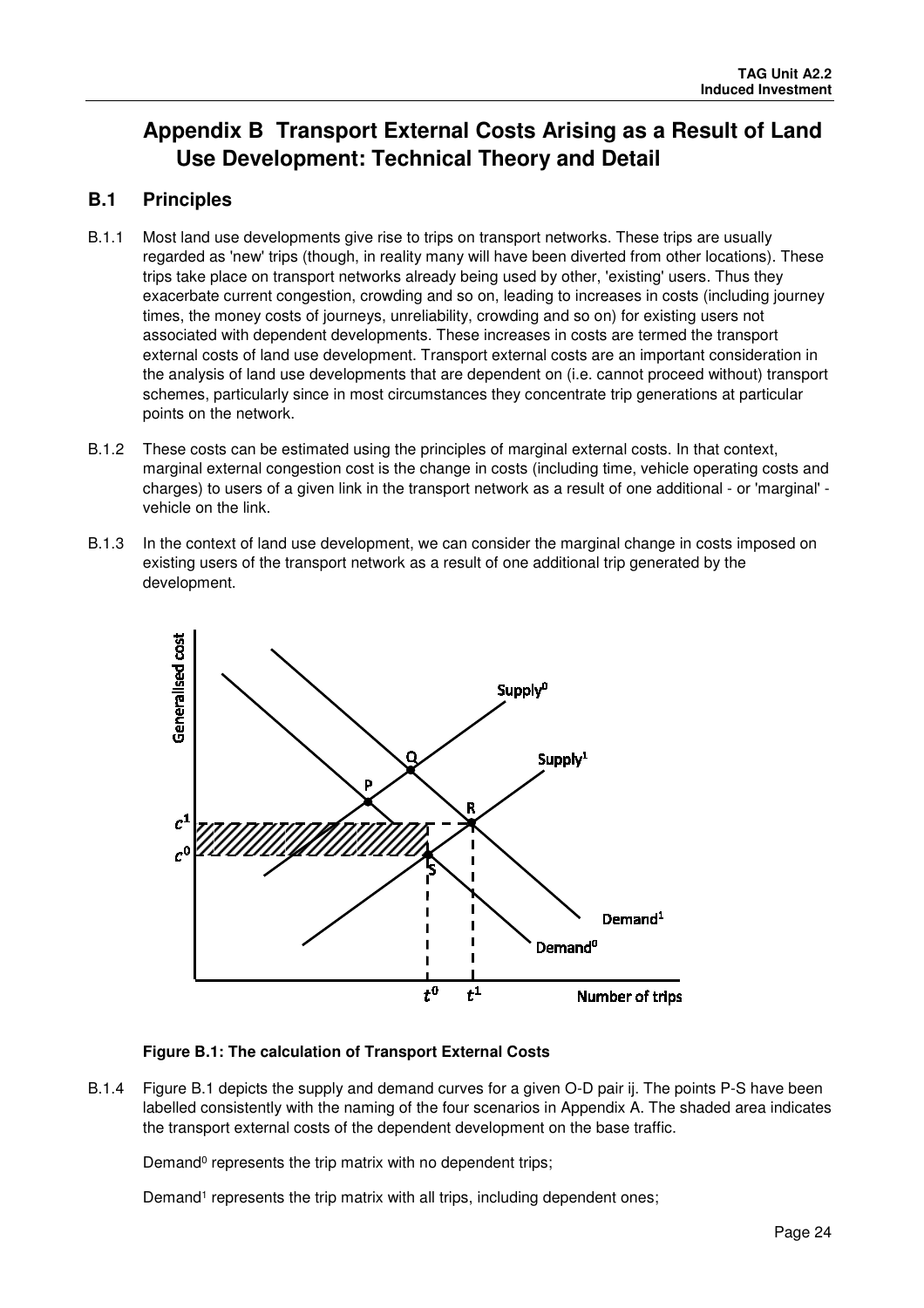Supply<sup>0</sup> represents the without-scheme scenario;

Supply<sup>1</sup> represents the with-scheme case (i.e. the transport scheme is present).

B.1.5 The transport external costs of a land use development can be estimated using the following equation:

$$
TEC = \sum_{ij} (c_{ij}^1 t_{ij}^1 - c_{ij}^0 t_{ij}^0) - \sum_{ij} c_{ij}^1 t_{ij}^p = \sum_{ij} (c_{ij}^1 t_{ij}^1 - c_{ij}^0 t_{ij}^0) - \sum_{ij} c_{ij}^1 (t_{ij}^1 - t_{ij}^0) = \sum_{ij} t_{ij}^0 (c_{ij}^1 - c_{ij}^0)
$$

where  $c_{ij}$  and  $t_{ij}$  are, respectively, the cost per trip and the numbers of trips between zones i and j. The superscripts 1 and 0 denote the with and without land use development scenarios and the superscript D denote the matrix of trips generated by the development (i.e.  $t_{ij}$ <sup>1</sup> -  $t_{ij}$ <sup>0</sup>).

- B.1.6 In basic terms, this is calculating the difference in costs between the matrix without the dependent trips included compared with the matrix with the dependent trips included. Then, this is multiplied by the total trips in the matrix without the dependent trips in order to determine the impact on those non-dependent users (i.e. their "external costs").
- B.1.7 The transport external costs of a land use development can also be estimated on a link basis. This formulation may be useful in establishing dependency. The following equation should be used:

 $\mathsf{T}\mathsf{EC}_\mathsf{L}=\mathsf{C}\mathsf{L}^{1*}(\mathsf{f}\mathsf{L}^1\mathsf{-}\mathsf{f}\mathsf{L}^\mathsf{D})$  -  $\mathsf{C}\mathsf{L}^{0*}\mathsf{f}\mathsf{L}^0$ 

where  $TEC<sub>L</sub>$ ,  $c<sub>L</sub>$  and  $f<sub>L</sub>$  are, respectively, the transport external costs, the link transit costs and the link flow for link L. Of course, f∟<sup>D</sup> = f∟<sup>1</sup>- f∟<sup>0</sup>, so this simplifies to TEC∟ = f∟<sup>0</sup> (c∟<sup>1</sup>- c∟<sup>0</sup>), put simply the change in costs to the existing trips where development trips are also present.

TECL may be summed over all links in the network to give:

 $TEC = \sum L TEC_L$ 

### **B.2 Theoretical considerations**

B.2.1 The transport external costs of a development can readily be calculated using results from a conventional transport model. Model runs for two scenarios are required: Scenarios R and S from Appendix A, which are:

**Scenario S:** the scenario without the dependent development/trips, providing the matrices c<sub>ij</sub><sup>0</sup> and t<sub>ij</sub>º; and

**Scenario R:** the scenario including the trips generated by the land use development, providing the matrices  $c_{ij}$ <sup>1</sup> and  $t_{ij}$ <sup>1</sup>.

- B.2.2 The costs  $c_{ij}$ <sup>0</sup> and  $c_{ij}$ <sup>1</sup> for each scenario should be based on the same values of time, vehicle operating cost models and so on as are used in the application of any associated transport appraisal.
- B.2.3 It is important to note that TEC may be positive (implying that the land use development imposes costs on existing users) or negative. Negative values may arise where routing throughout the network occurs in less congested areas. This may particularly be the case where the dependent development is attracting more trips to a less congested route (since the scheme proposal may be ameliorating congestion significantly), through the trip distribution mechanism in the variable demand model.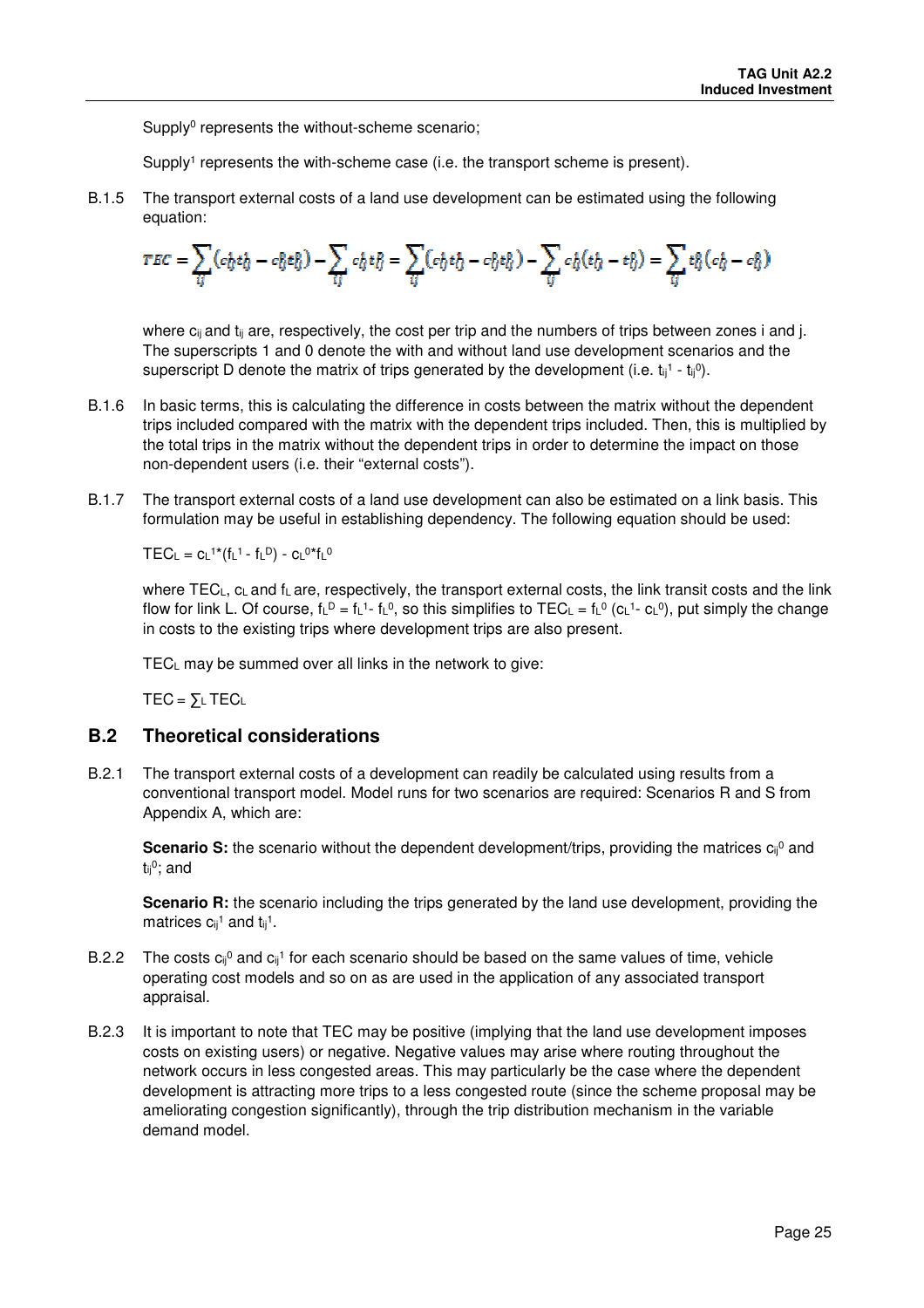# **Appendix C Principles Underlying Appraisal of Combined Land Use and Transport**

## **C.1 Appraisal of combined land use and transport**

- C.1.1 This section provides an explanation of the principle of breaking down benefits into transport benefits (given an assumed land use) plus additional land use / development related benefits.
- C.1.2 The objective is to estimate the combined benefits<sup>6</sup> S[T&L] of a transport scheme, T, and a land use development, L, where the land use development cannot proceed without the transport scheme.
- C.1.3 In principle, the combined benefits would be estimated by comparing a scenario that includes both land use development and transport scheme with an alternative that includes neither. However, we do not have the tools to allow us to make that comparison. In particular, we know that conventional transport appraisal methods cannot be used if land use differs between with and without transport scheme scenarios.
- C.1.4 An alternative approach would be to assess the benefits of the two components separately, then combine them. But we cannot simply assess the benefits of the two components in isolation, then add them:

S[T&L] is **not** equal to S[T] + S[L]

 where S[T] is the benefit of the transport scheme **without the land use development**, and S[L] is the benefit of the land use development **without the transport scheme**.

- C.1.5 Because the land use development is dependent on the transport scheme, the land use development cannot proceed in isolation and hence S[L] does not reflect the true benefits of the development.
- C.1.6 However, we can assess the benefits of the transport scheme in isolation, then assess the benefits of the land use development incrementally, adding the two to give:

 $S[T&L] = S[T] + S[L/T]$ 

l

 where S[L/T] is the benefit of the land use development, assuming that the transport scheme already exists.

- C.1.7 S[T] can always be estimated, though the result may suggest that the transport scheme **in isolation** is not good value for money. There is no change in land use between the without- and with-scheme scenarios, so conventional transport appraisal techniques may be applied. In both scenarios the only determinants of demand will be growth and the limitations of the transport network, so there should be no extraordinary inconsistency between network capacity and demand.
- C.1.8 S[L/T] the incremental benefits of the land use development, assuming the transport scheme is already present - can also be estimated satisfactorily. Because the transport scheme is assumed to be present, the problem reduces to that of estimating the benefits of the land use development alone.
- C.1.9 Note that the alternative form  $-S[T&L] = S[L] + S[T/L]$  is not acceptable. As discussed above, the land use development cannot be built without the transport scheme, so the benefits of the land use development in isolation are not relevant.

 $^6$  We use the term 'benefits' here to refer to the net present value (NPV) of benefits less costs.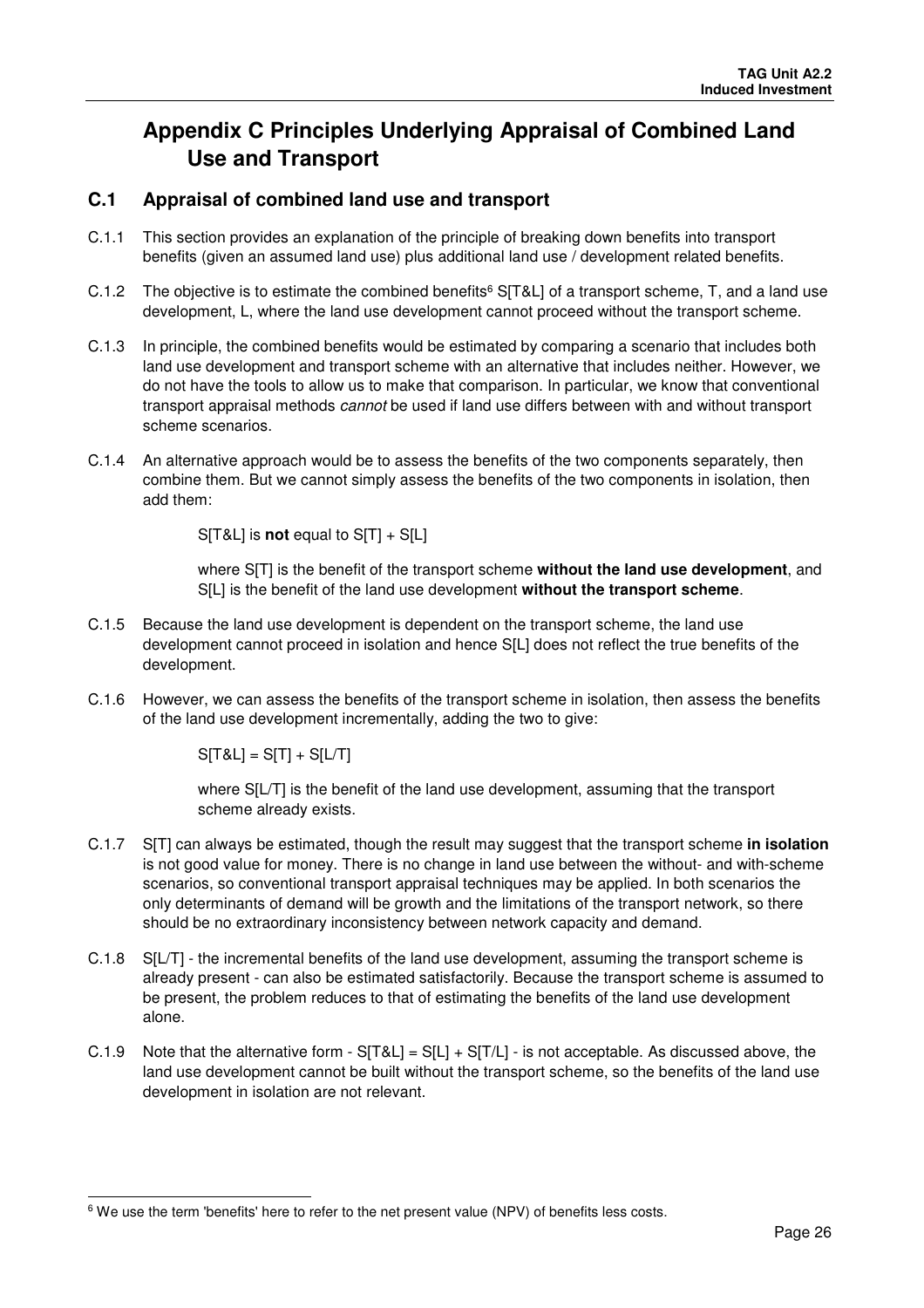# **C.2 Benefits of land use development**

C.2.1 DCLG have developed a methodology for estimating the benefits of land use development based on 'land value uplift' arising from the development, LVU, less transport and other externalities, TE and OE:

 $S[L/T] = LVU - TE - OE$ 

- C.2.2 The land value uplift LVU arising from the land use development may be estimated by subtracting the value of the land in its 'without development' use from its value in new (residential/nonresidential) use. Note that, because the transport scheme is assumed to have been implemented, the value of the land in its new use will reflect the improved accessibility provided by the transport scheme. However, the benefits S[T] of the transport scheme will not have captured these benefits because it is based on a land use scenario that excludes the land use development L. Thus, there is no double counting across S[T] and S[L/T].
- C.2.3 For information on the methodology to estimate land value uplift see Appendix D.
- C.2.4 The transport externality, TEC, is the additional cost imposed on users of the transport system as a result of the construction of the land use development. The cost can be estimated using a transport model.